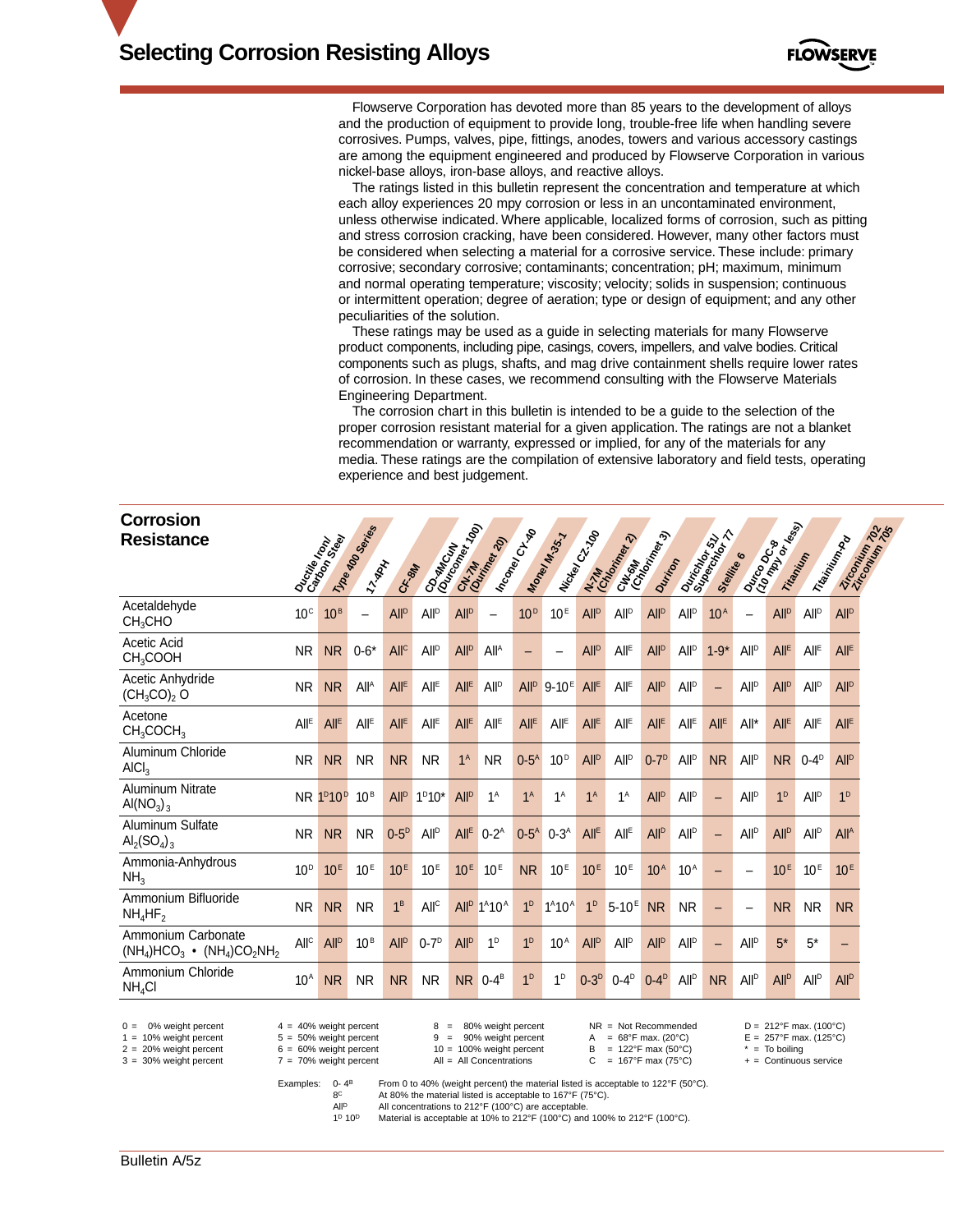| <b>Corrosion</b><br><b>Resistance</b><br>continued                                                                |                                                                                              | Ouctile Honde                     | 17/08 400 Services       | <b>T-YRAY</b><br>C.F. 8M | COLMACIÓN RE                                                                                                  | 1991<br>CNL-7M                     | 201                     | I Inconey CILTBO                                                | Money M.35.7                                                     | INckey C-100           | N-7M<br>Graderice Rev                                                                                                  | CHICANA CONSTRUCTION<br>Durition |                         | Dariator 17 T<br>Stelling | $\bullet$                | Dunco de las           | Trianityin                                                                                   | Trisinium Ro<br>Zircomium 7 |
|-------------------------------------------------------------------------------------------------------------------|----------------------------------------------------------------------------------------------|-----------------------------------|--------------------------|--------------------------|---------------------------------------------------------------------------------------------------------------|------------------------------------|-------------------------|-----------------------------------------------------------------|------------------------------------------------------------------|------------------------|------------------------------------------------------------------------------------------------------------------------|----------------------------------|-------------------------|---------------------------|--------------------------|------------------------|----------------------------------------------------------------------------------------------|-----------------------------|
| Ammonium Fluoride<br>$NH_4F$                                                                                      | <b>NR</b>                                                                                    | 1 <sup>A</sup>                    |                          | $1^A 10^A$               | $1^A$                                                                                                         | 1 <sup>A</sup>                     | $0-2^A$                 |                                                                 | 0-2 <sup>c</sup> 1 <sup>D</sup> 10 <sup>A</sup> 0-2 <sup>D</sup> |                        | $0-5^{\circ}$                                                                                                          | <b>NR</b>                        | NR.                     | $\overline{\phantom{0}}$  | All <sup>D</sup>         | NR.                    | NR.                                                                                          | <b>NR</b>                   |
| Ammonium Hydroxide<br>NH <sub>4</sub> OH                                                                          | $0-3^D$                                                                                      | $0 - 3^{D}$                       | $1*$                     | <b>All<sup>D</sup></b>   | <b>All<sup>p</sup></b>                                                                                        | <b>All</b> <sup>D</sup>            | All <sup>A</sup>        | <b>NR</b>                                                       | <b>NR</b>                                                        | <b>All<sup>p</sup></b> | <b>All<sup>p</sup></b>                                                                                                 | $0-3D$                           | $0-3D$                  | $\overline{\phantom{0}}$  | <b>All</b> <sup>D</sup>  | $0-4^D$                | $0-4$ <sup>D</sup>                                                                           | <b>All<sup>p</sup></b>      |
| Ammonium Nitrate<br>$NH_4NO_3$                                                                                    | $0-5^{\rm D}$                                                                                | All <sup>B</sup>                  | $10^{\,\rm B}$           | <b>All<sup>D</sup></b>   | <b>All<sup>D</sup></b>                                                                                        | <b>All<sup>D</sup></b>             | 10 <sup>A</sup>         | <b>NR</b>                                                       | $1^A$                                                            | <b>NR</b>              | <b>All</b> <sup>D</sup>                                                                                                | <b>All<sup>p</sup></b>           | <b>All<sup>p</sup></b>  | <b>NR</b>                 | <b>All</b> <sup>D</sup>  | All*                   | <b>All</b> <sup>D</sup>                                                                      | <b>All<sup>D</sup></b>      |
| Ammonium Phosphate<br>$(NH_4)_2HPO_4$ or $NH_4H_2PO_4$                                                            | 10 <sup>A</sup>                                                                              | 1 <sup>A</sup>                    |                          | $0-4^{\circ}$            | $0 - 4^{D}$                                                                                                   | $0-4^{\circ}$                      | 1 <sup>D</sup>          | $0-3D$                                                          | 1 <sup>D</sup>                                                   | 10 <sup>A</sup>        | $0 - 4D$                                                                                                               | <b>All<sup>p</sup></b>           | <b>All<sup>p</sup></b>  |                           | <b>All</b> <sup>D</sup>  | 1 <sup>D</sup>         | 1 <sup>D</sup>                                                                               | 1 <sup>D</sup>              |
| Ammonium Sulfate<br>$(NH_4)_2SO_4$                                                                                | $0 - 3A$                                                                                     | <b>NR</b>                         | $0 - 4A$                 | $0-5D$                   | $0-5^{\circ}$                                                                                                 | $0-5D$                             | $0-5$ <sup>D</sup>      | $0 - 4D$                                                        | $0-9D$                                                           | $0-5D$                 | <b>All<sup>p</sup></b>                                                                                                 | <b>All<sup>p</sup></b>           | <b>All<sup>p</sup></b>  | <b>NR</b>                 | <b>All</b> <sup>D</sup>  | <b>All<sup>p</sup></b> | <b>All<sup>p</sup></b>                                                                       | <b>All<sup>p</sup></b>      |
| Ammonium Sulfide<br>(NH <sub>4</sub> ) <sub>2</sub> S                                                             | 1 <sup>D</sup> 10 <sup>A</sup> 1 <sup>D</sup>                                                |                                   |                          |                          | 1 <sup>p</sup> 10 <sup>p</sup> 1 <sup>p</sup> 10 <sup>p</sup> 1 <sup>p</sup> 10 <sup>p</sup> 0-2 <sup>p</sup> |                                    |                         | 1 <sup>D</sup>                                                  | 1 <sup>D</sup>                                                   | 1 <sup>D</sup>         | 1 <sup>D</sup> 10 <sup>D</sup>                                                                                         |                                  |                         |                           |                          |                        |                                                                                              | -                           |
| Ammonium Sulfite<br>$(NH_4)_2SO_3$                                                                                | NR.                                                                                          | <b>NR</b>                         |                          | $0-5E$                   | $0-5E$                                                                                                        | $0-5E$                             | <b>NR</b>               | <b>NR</b>                                                       | <b>NR</b>                                                        | $0-3D$                 | $0-6D$                                                                                                                 | $0-5^{\circ}$                    | $0-5^{\circ}$           |                           |                          | 6 <sup>D</sup>         | 6 <sup>D</sup>                                                                               | -                           |
| Amyl Acetate<br>$CH_3COOC_5H_{11}$                                                                                | $1^{A}10^{E}$ 10 <sup>E</sup>                                                                |                                   | 10 <sup>B</sup>          | <b>All<sup>E</sup></b>   | <b>All<sup>E</sup></b>                                                                                        | <b>All<sup>E</sup></b>             | All <sup>B</sup>        | <b>All<sup>p</sup></b>                                          | <b>All<sup>E</sup></b>                                           | <b>All<sup>E</sup></b> | <b>All<sup>E</sup></b>                                                                                                 | <b>All<sup>p</sup></b>           | <b>All</b> <sup>D</sup> | 10 <sup>B</sup>           | 10 <sup>c</sup>          | All <sup>B</sup>       | $8-10^{B}$                                                                                   | <b>All<sup>p</sup></b>      |
| Amyl Alcohol<br>$C_5H_{11}OH$                                                                                     | 10 <sup>D</sup>                                                                              | 10 <sup>D</sup>                   | 10 <sup>B</sup>          | <b>All<sup>B</sup></b>   | <b>All<sup>B</sup></b>                                                                                        | All <sup>B</sup>                   | 10 <sup>D</sup>         | 10 <sup>D</sup>                                                 | 10 <sup>D</sup>                                                  | 10 <sup>D</sup>        | 10 <sup>D</sup>                                                                                                        | <b>All<sup>p</sup></b>           | <b>All<sup>p</sup></b>  |                           | <b>All<sup>B</sup></b>   | 10 <sup>D</sup>        | 10 <sup>D</sup>                                                                              | 10 <sup>D</sup>             |
| Amyl Chloride<br>$CH3(CH2)3CH2Cl$                                                                                 | 10 <sup>A</sup>                                                                              | <b>NR</b>                         | $10^A$                   | <b>NR</b>                | 10 <sup>c</sup>                                                                                               | 10 <sup>c</sup>                    | $10^{\text{D}}$         |                                                                 | $9 - 10^{D} 8 - 10^{D}$                                          | All <sup>A</sup>       | <b>All</b> <sup>A</sup>                                                                                                | $1^D10^D$                        | All <sup>D</sup>        | 10 <sup>B</sup>           | 10 <sup>D</sup>          | 10 <sup>D</sup>        | 10 <sup>D</sup>                                                                              | 10 <sup>D</sup>             |
| Aniline Hydrochloride<br>$C_5H_5NH_2$ • HCI                                                                       | <b>NR</b>                                                                                    | <b>NR</b>                         | <b>NR</b>                | <b>NR</b>                | <b>NR</b>                                                                                                     | <b>NR</b>                          | <b>NR</b>               | <b>NR</b>                                                       | <b>NR</b>                                                        | $0-2^D$                | <b>NR</b>                                                                                                              | <b>All<sup>p</sup></b>           | All <sup>D</sup>        | <b>NR</b>                 | $\overline{\phantom{0}}$ | $0-2^D$                | $0-2^p$                                                                                      | $0-2^D$                     |
| <b>Barium Chloride</b><br>BaCl <sub>2</sub>                                                                       | 10 <sup>A</sup>                                                                              |                                   |                          |                          |                                                                                                               |                                    | $0-6D$                  | $0-6D$                                                          | All <sup>D</sup>                                                 | $0-6D$                 | All <sup>p</sup>                                                                                                       | $0-6D$                           | <b>All</b> <sup>D</sup> | <b>NR</b>                 | <b>All</b> <sup>D</sup>  | All <sup>D</sup>       | All <sup>p</sup>                                                                             | <b>All<sup>p</sup></b>      |
| <b>Barium Nitrate</b><br>Ba(NO <sub>3</sub> ) <sub>2</sub>                                                        | 1 <sup>A</sup> 10 <sup>A</sup> 0-3 <sup>D</sup>                                              |                                   |                          | NR.                      | $0 - 3^{D}$                                                                                                   | <b>All<sup>p</sup></b>             | 1 <sup>D</sup>          | <b>NR</b>                                                       | $0-3D$                                                           | $1^D10^E$              | All <sup>p</sup>                                                                                                       | <b>All<sup>p</sup></b>           | All <sup>p</sup>        | $\overline{\phantom{0}}$  | All <sup>p</sup>         | <b>All<sup>B</sup></b> | All <sup>B</sup>                                                                             | <b>All<sup>A</sup></b>      |
| <b>Barium Sulfate</b><br>BaSO <sub>4</sub>                                                                        | 10 <sup>D</sup>                                                                              | 10 <sup>D</sup>                   | 10 <sup>B</sup>          |                          | 1 <sup>p</sup> 10 <sup>p</sup> 1 <sup>p</sup> 10 <sup>p</sup> 1 <sup>p</sup> 10 <sup>p</sup>                  |                                    | 10 <sup>D</sup>         | <b>All<sup>p</sup></b>                                          | 10 <sup>D</sup>                                                  | 10 <sup>D</sup>        | <b>All<sup>p</sup></b>                                                                                                 | <b>All<sup>D</sup></b>           | <b>All<sup>p</sup></b>  | $\overline{\phantom{0}}$  | <b>All</b> <sup>D</sup>  | <b>All<sup>p</sup></b> | All <sup>p</sup>                                                                             | <b>All<sup>p</sup></b>      |
| Benzaldehyde<br>$C_6H_5CHO$                                                                                       | 10 <sup>D</sup>                                                                              | 10 <sup>D</sup>                   | 10 <sup>D</sup>          | 10 <sup>E</sup>          | 10 <sup>E</sup>                                                                                               | 10 <sup>E</sup>                    | 10 <sup>E</sup>         | 10 <sup>E</sup>                                                 | 10 <sup>E</sup>                                                  | 10 <sup>D</sup>        | 10 <sup>D</sup>                                                                                                        | <b>All<sup>p</sup></b>           | <b>All<sup>p</sup></b>  | <b>NR</b>                 | <b>All</b> <sup>D</sup>  | 10 <sup>A</sup>        | 10 <sup>A</sup>                                                                              | 10 <sup>D</sup>             |
| Benzene<br>$C_6H_6$                                                                                               | 10 <sup>D</sup>                                                                              | <b>All</b> <sup>D</sup>           | <b>All<sup>p</sup></b>   | <b>All<sup>D</sup></b>   | <b>All<sup>D</sup></b>                                                                                        | <b>All<sup>p</sup></b>             | <b>All</b> <sup>D</sup> | $0 - 7^{D}$                                                     | <b>All</b> <sup>D</sup>                                          | <b>All<sup>p</sup></b> | <b>All<sup>p</sup></b>                                                                                                 | <b>All<sup>p</sup></b>           | <b>All<sup>p</sup></b>  | <b>All<sup>p</sup></b>    | All <sup>c</sup>         | <b>All<sup>p</sup></b> | All <sup>p</sup>                                                                             | <b>All<sup>p</sup></b>      |
| <b>Benzoic Acid</b><br>$C_6H_5COOH$                                                                               | <b>NR</b>                                                                                    | <b>All<sup>D</sup></b>            | All <sup>D</sup>         | <b>All<sup>D</sup></b>   | All <sup>D</sup>                                                                                              | All <sup>D</sup>                   | $0-4$ <sup>c</sup>      | <b>All<sup>p</sup></b>                                          | All <sup>D</sup>                                                 | $0-7D$                 | All <sup>D</sup>                                                                                                       | All <sup>D</sup>                 | <b>All</b> <sup>D</sup> | -                         | All <sup>D</sup>         | All <sup>p</sup>       | All <sup>D</sup>                                                                             | All <sup>e</sup>            |
| <b>Black Liquor</b>                                                                                               | <b>NR</b>                                                                                    |                                   |                          | <b>All<sup>c</sup></b>   | <b>All</b> <sup>D</sup>                                                                                       | <b>All<sup>p</sup></b>             |                         | -                                                               | <b>NR</b>                                                        | ۳                      | $\overline{\phantom{0}}$                                                                                               |                                  |                         |                           | <b>All</b> <sup>D</sup>  |                        |                                                                                              | <b>All<sup>D</sup></b>      |
| <b>Boric Acid</b><br>$H_3BO_3$                                                                                    |                                                                                              | NR 1 <sup>p</sup> 10 <sup>B</sup> | 10 <sup>B</sup>          | $0-4^{\circ}$            | $0-5^E$                                                                                                       | $0-5^E$ $0-2^D$                    |                         | $0-2^D$                                                         | $0-2^D$                                                          | All <sup>E</sup>       | $All^E$                                                                                                                | <b>All<sup>p</sup></b>           | <b>All</b> <sup>D</sup> | $\overline{\phantom{0}}$  | <b>All</b> <sup>D</sup>  | <b>All<sup>p</sup></b> | All <sup>p</sup>                                                                             | <b>All<sup>p</sup></b>      |
| Brine, Neutral<br><b>TypicAlly NaCl</b>                                                                           | All <sup>B</sup>                                                                             | $\qquad \qquad -$                 | $\overline{\phantom{0}}$ | <b>All<sup>D</sup></b>   | <b>All</b> <sup>D</sup>                                                                                       | All <sup>E</sup>                   | <b>All</b> <sup>D</sup> | <b>All<sup>p</sup></b>                                          | All <sup>D</sup>                                                 | All <sup>E</sup>       | $All^E$                                                                                                                | <b>All<sup>p</sup></b>           | All <sup>D</sup>        | <b>NR</b>                 | <b>All</b> <sup>D</sup>  | All <sup>c</sup>       | All <sup>c</sup>                                                                             | <b>All<sup>p</sup></b>      |
| Bromine, dry<br>Br                                                                                                | <b>NR</b>                                                                                    | <b>NR</b>                         | <b>NR</b>                | <b>NR</b>                | 10 <sup>A</sup>                                                                                               | 10 <sup>A</sup>                    | 10 <sup>D</sup>         | 10 <sup>B</sup>                                                 | 10 <sup>D</sup>                                                  | 10 <sup>E</sup>        | 10 <sup>E</sup>                                                                                                        | <b>NR</b>                        | <b>NR</b>               | <b>NR</b>                 | $\overline{\phantom{0}}$ | <b>NR</b>              | <b>NR</b>                                                                                    | <b>NR</b>                   |
| Bromine, wet<br>Br                                                                                                | NR.                                                                                          | <b>NR</b>                         | <b>NR</b>                | <b>NR</b>                | <b>NR</b>                                                                                                     | NR                                 | <b>NR</b>               | <b>NR</b>                                                       | <b>NR</b>                                                        | <b>NR</b>              | 10 <sup>D</sup>                                                                                                        | <b>NR</b>                        | <b>NR</b>               | <b>NR</b>                 |                          | All <sup>A</sup>       | All <sup>A</sup>                                                                             | <b>NR</b>                   |
| <b>Butane</b><br>$CH_3CH_2CH_2CH_3$                                                                               | <b>All<sup>p</sup></b>                                                                       | 10 <sup>D</sup>                   | 10 <sup>D</sup>          | <b>All<sup>D</sup></b>   | <b>All</b> <sup>D</sup>                                                                                       | <b>All</b> <sup>D</sup>            | <b>All</b> <sup>D</sup> | <b>All<sup>p</sup></b>                                          | <b>All<sup>p</sup></b>                                           | <b>All<sup>p</sup></b> | All <sup>p</sup>                                                                                                       | <b>All<sup>p</sup></b>           | All <sup>D</sup>        | 10 <sup>A</sup>           | $\qquad \qquad -$        | <b>All<sup>p</sup></b> | <b>All</b> <sup>D</sup>                                                                      | <b>All<sup>p</sup></b>      |
| <b>Butyric Acid</b><br>CH <sub>3</sub> CH <sub>2</sub> CH <sub>2</sub> COOH                                       | <b>NR</b>                                                                                    | <b>NR</b>                         | 10 <sup>B</sup>          | <b>All<sup>D</sup></b>   | <b>All</b> <sup>D</sup>                                                                                       | All <sup>D</sup>                   | <b>NR</b>               | <b>All<sup>D</sup></b>                                          | All <sup>D</sup>                                                 | <b>All<sup>p</sup></b> | All <sup>p</sup>                                                                                                       | <b>All<sup>p</sup></b>           | <b>All</b> <sup>D</sup> |                           |                          | All <sup>c</sup>       | All <sup>c</sup>                                                                             | <b>All<sup>D</sup></b>      |
| Calcium Bisulfite<br>Ca $(HSO3)2$                                                                                 | NR.                                                                                          | <b>NR</b>                         |                          | All <sup>E</sup>         | All <sup>E</sup>                                                                                              | All <sup>E</sup>                   | <b>NR</b>               | <b>NR</b>                                                       | <b>NR</b>                                                        | 10 <sup>A</sup>        | <b>All<sup>E</sup></b>                                                                                                 | <b>NR</b>                        | NR.                     | $\overline{\phantom{0}}$  | <b>All</b> <sup>D</sup>  | 10 <sup>D</sup>        | $10^{\rm D}$                                                                                 | <b>All<sup>D</sup></b>      |
| 0% weight percent<br>$0 =$<br>$1 = 10\%$ weight percent<br>$2 = 20\%$ weight percent<br>$3 = 30\%$ weight percent | $4 = 40\%$ weight percent<br>$5 =$<br>$6 = 60\%$ weight percent<br>$7 = 70\%$ weight percent | 50% weight percent                |                          |                          | 8<br>$=$<br>9<br>$10 =$                                                                                       | $\, =$<br>All = All Concentrations |                         | 80% weight percent<br>90% weight percent<br>100% weight percent |                                                                  | Α<br>В<br>С            | $NR = Not$ Recommended<br>$= 68^{\circ}$ F max. (20 $^{\circ}$ C)<br>= 122°F max (50°C)<br>= $167^{\circ}F$ max (75°C) |                                  |                         |                           | $\equiv$                 | To boiling             | $D = 212^{\circ}F$ max. (100°C)<br>$E = 257^{\circ}F$ max. (125°C)<br>+ = Continuous service |                             |

Examples:  $0-4^8$  From 0 to 40% (weight percent) the material listed is acceptable to 122°F (50°C).<br>B<sup>C</sup> At 80% the material listed is acceptable to 167°F (75°C).<br>All<sup>ididd</sup> Allit concentrations to 212°F (100°C) are accep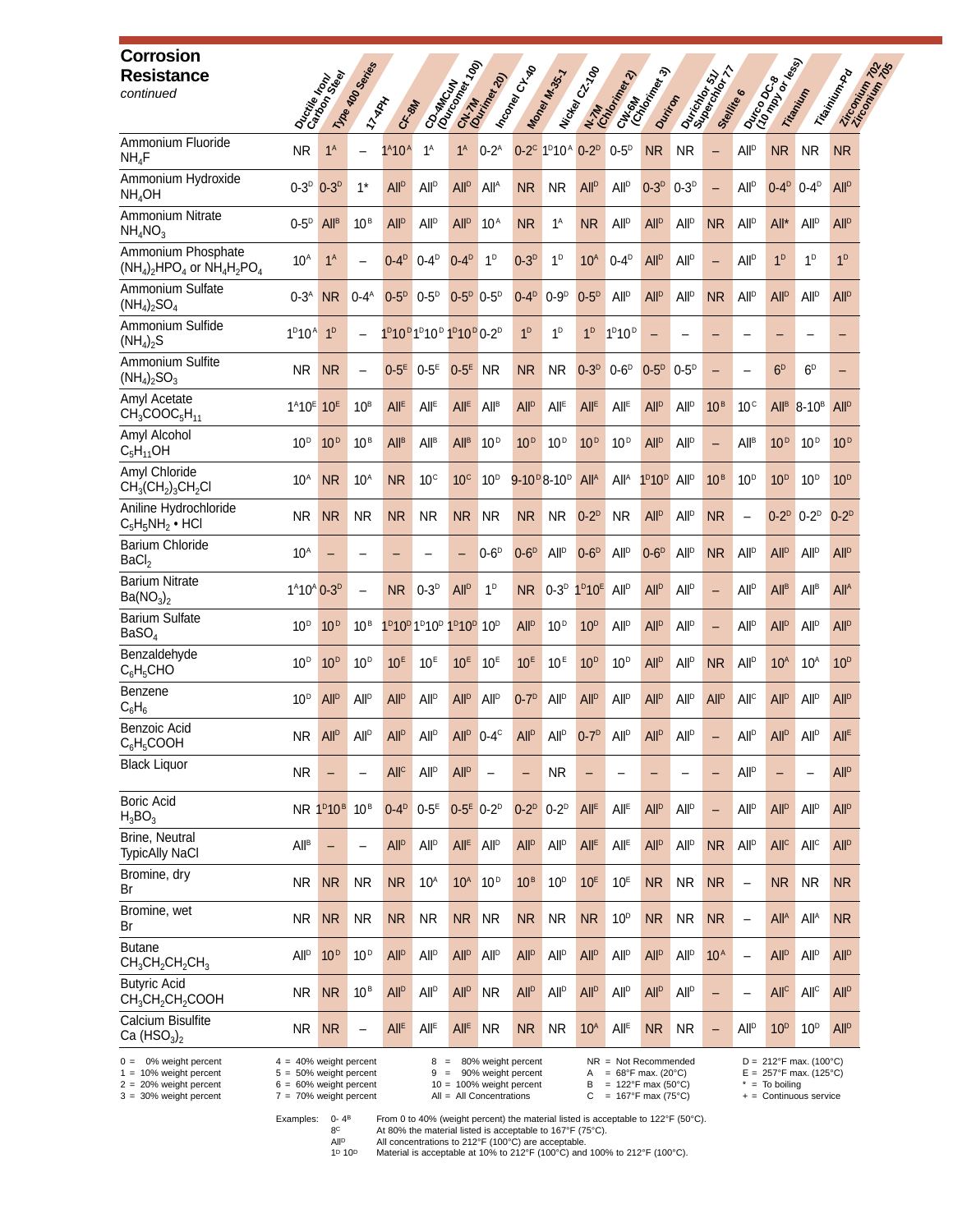| <b>Corrosion</b><br><b>Resistance</b><br>continued                                                        | Ouctine Band           |                          | 11/10 MO Series<br>17-YAN | C <sub>F-8M</sub>      |                                                                           | Contractory                           | Chr. 74                  | I hconey CHA                        | Maney M.35.7           | I Nickel C2.700          | CH <sub>ONAM</sub><br>Chom<br>N-7M<br>Gradenska                                                            | Dunton                  |                                                                  | <b>District of the Ave</b><br>Stellite |                          | Durico De Magis        | Trianityin              | Zircomium 702<br>Zircomium 702<br>Triewinton by |
|-----------------------------------------------------------------------------------------------------------|------------------------|--------------------------|---------------------------|------------------------|---------------------------------------------------------------------------|---------------------------------------|--------------------------|-------------------------------------|------------------------|--------------------------|------------------------------------------------------------------------------------------------------------|-------------------------|------------------------------------------------------------------|----------------------------------------|--------------------------|------------------------|-------------------------|-------------------------------------------------|
| Sodium Peroxide<br>Na <sub>2</sub> O <sub>2</sub>                                                         | All <sup>A</sup>       | 1 <sup>A</sup>           | $1^A$                     | <b>All<sup>D</sup></b> | 1 <sup>D</sup>                                                            | <b>All<sup>p</sup></b>                | 1 <sup>D</sup>           | 1 <sup>D</sup>                      | 1 <sup>D</sup>         | 1 <sup>D</sup>           | 1 <sup>D</sup>                                                                                             | 1 <sup>D</sup>          | $1^D$                                                            |                                        |                          | <b>All<sup>p</sup></b> |                         | <b>All<sup>D</sup></b>                          |
| Sodium Phosphate<br>Na <sub>2</sub> HPO <sub>4</sub> (dibasic)<br>NaH <sub>2</sub> PO <sub>4</sub> (mono) | $0-6^B$                | <b>NR</b>                | $\overline{\phantom{0}}$  | $0-6D$                 | $0-6D$                                                                    | $0-6D$                                | $0-6$ <sup>D</sup>       | $0-6D$                              | $0-6D$                 | $0-6D$                   | $0-6D$                                                                                                     | All <sup>D</sup>        | All <sup>D</sup>                                                 |                                        | All <sup>D</sup>         | $0-6D$                 | $0-6^{\circ}$           | All <sup>D</sup>                                |
| Sodium Silicate<br>$2Na2O$ • SiO <sub>2</sub>                                                             | <b>All<sup>D</sup></b> | <b>All<sup>p</sup></b>   | <b>All<sup>p</sup></b>    | <b>All<sup>D</sup></b> | <b>All</b> <sup>D</sup>                                                   | <b>All<sup>p</sup></b>                | <b>All</b> <sup>D</sup>  | <b>All<sup>p</sup></b>              | <b>All<sup>E</sup></b> | 1 <sup>D</sup>           | <b>All<sup>p</sup></b>                                                                                     | <b>All<sup>p</sup></b>  | <b>All</b> <sup>D</sup>                                          | -                                      | $\overline{\phantom{0}}$ | <b>All<sup>p</sup></b> | All <sup>p</sup>        | <b>All<sup>D</sup></b>                          |
| Sodium Sulfate<br>Na <sub>2</sub> SO <sub>4</sub>                                                         | All <sup>B</sup>       | $\overline{\phantom{0}}$ | $0-2$ <sup>c</sup>        | All <sup>D</sup>       | <b>All</b> <sup>D</sup>                                                   | <b>All<sup>p</sup></b>                | $0-3$ <sup>D</sup>       | $0-3D$                              | $0-3D$                 | <b>All<sup>p</sup></b>   | <b>All<sup>p</sup></b>                                                                                     | <b>All<sup>p</sup></b>  | All <sup>p</sup>                                                 | 1 <sup>A</sup>                         | All <sup>p</sup>         | <b>All<sup>p</sup></b> | All <sup>p</sup>        | <b>All</b> <sup>D</sup>                         |
| Sodium Sulfide<br>Na <sub>2</sub> S                                                                       | NR.                    | <b>NR</b>                | <b>NR</b>                 | $0 - 4D$               | $0-5^D$                                                                   | $0-5D$                                | All <sup>D</sup>         | $0-5E$                              | All <sup>p</sup>       | $2^A$                    | $0-5D$                                                                                                     | $0-4$ <sup>c</sup>      | $0-4$ <sup>c</sup>                                               |                                        |                          | $0-5D$                 | $0-5^{\circ}$           | <b>NR</b>                                       |
| Sodium Sulfite<br>Na <sub>2</sub> SO <sub>3</sub>                                                         | NR.                    | 1 <sup>D</sup>           | $\overline{\phantom{0}}$  | $0-5D$                 | All <sup>D</sup>                                                          | <b>All</b> <sup>D</sup>               | $0-3D$                   | $0-2^D$                             | $0-3D$                 | <b>NR</b>                | <b>All</b> <sup>D</sup>                                                                                    | <b>NR</b>               | <b>NR</b>                                                        | -                                      | <b>All</b> <sup>D</sup>  | <b>All<sup>p</sup></b> | <b>All</b> <sup>D</sup> | <b>All<sup>D</sup></b>                          |
| Stannic Chloride<br>SnCl <sub>4</sub>                                                                     | NR.                    | <b>NR</b>                | <b>NR</b>                 | <b>NR</b>              | <b>NR</b>                                                                 | N <sub>R</sub>                        | 10 <sup>D</sup>          | 10 <sup>A</sup>                     | 10 <sup>D</sup>        | <b>NR</b>                | <b>NR</b>                                                                                                  | $0-2^B$                 | <b>All<sup>p</sup></b>                                           | <b>NR</b>                              | <b>All</b> <sup>D</sup>  | $0-3D$                 | $0 - 3^{D}$             | $0-3D$                                          |
| Stannous Chloride<br>SnCl <sub>2</sub>                                                                    | <b>NR</b>              | <b>NR</b>                | $\overline{\phantom{0}}$  | <b>NR</b>              | <b>NR</b>                                                                 | 1 <sup>D</sup>                        | 10 <sup>E</sup>          | 10 <sup>E</sup>                     | 10 <sup>E</sup>        | <b>NR</b>                | All <sup>c</sup>                                                                                           | <b>All<sup>D</sup></b>  | <b>All</b> <sup>D</sup>                                          | <b>NR</b>                              | $\overline{\phantom{0}}$ | 10 <sup>A</sup>        | 10 <sup>A</sup>         | All <sup>D</sup>                                |
| Stearic Acid<br>$CH_3CH_2)_{16}$ COOH                                                                     | NR.                    | 10 <sup>D</sup>          | 10 <sup>B</sup>           | 10 <sup>E</sup>        | <b>All<sup>p</sup></b>                                                    | <b>All<sup>p</sup></b>                | 10 <sup>E</sup>          | 10 <sup>E</sup>                     | 10 <sup>E</sup>        | <b>All<sup>p</sup></b>   | <b>All<sup>p</sup></b>                                                                                     | <b>All<sup>p</sup></b>  | <b>All<sup>p</sup></b>                                           | $\overline{\phantom{0}}$               | <b>All</b> <sup>D</sup>  | <b>All<sup>p</sup></b> | All <sup>D</sup>        | <b>All<sup>D</sup></b>                          |
| Styrene<br>$C_6H_5CH:CH_2$                                                                                | <b>All<sup>B</sup></b> | All <sup>A</sup>         | All <sup>A</sup>          | All <sup>B</sup>       | <b>All<sup>p</sup></b>                                                    | <b>All<sup>c</sup></b>                | All <sup>A</sup>         | All <sup>A</sup>                    | All <sup>A</sup>       | All <sup>A</sup>         | All <sup>A</sup>                                                                                           | <b>All<sup>p</sup></b>  | <b>All<sup>p</sup></b>                                           |                                        |                          | <b>All<sup>p</sup></b> | All <sup>D</sup>        | <b>All<sup>p</sup></b>                          |
| Sulfur<br>S                                                                                               | 10 <sup>E</sup>        | 10 <sup>E</sup>          | $\overline{\phantom{0}}$  | 10 <sup>E</sup>        | 10 <sup>D</sup>                                                           | 10 <sup>D</sup>                       | 10 <sup>E</sup>          | 10 <sup>E</sup>                     | 10 <sup>E</sup>        | 10 <sup>E</sup>          | $9-10E$                                                                                                    | 10 <sup>E</sup>         | 10 <sup>E</sup>                                                  |                                        | 10 <sup>E</sup>          | 10 <sup>E</sup>        | 10 <sup>E</sup>         | All <sup>E</sup>                                |
| Sulfur Chloride<br>$S_2Cl_2$                                                                              | 10 <sup>D</sup>        | 10 <sup>A</sup>          | <b>NR</b>                 | <b>NR</b>              | 10 <sup>E</sup>                                                           | 10 <sup>E</sup>                       | 10 <sup>E</sup>          | N <sub>R</sub>                      | 10 <sup>E</sup>        | All <sup>D</sup>         | $9 - 10^{E}$                                                                                               | N <sub>R</sub>          | All <sup>D</sup>                                                 | NR.                                    | $\overline{\phantom{0}}$ | N <sub>R</sub>         | NR.                     | <b>All<sup>p</sup></b>                          |
| Sulfuric Acid <70%<br>H <sub>2</sub> SO <sub>4</sub>                                                      | <b>NR</b>              | <b>NR</b>                | <b>NR</b>                 | <b>NR</b>              | 1 <sup>D</sup>                                                            | $0-7$ <sup>c</sup>                    | <b>NR</b>                | $0-6D$                              | $0-2^A$                |                          | $0-7*0-7^c$                                                                                                |                         | $0-7^{\circ}$ 0-7 <sup>p</sup> 0-7 <sup>A</sup> 0-7 <sup>c</sup> |                                        |                          | <b>NR</b>              | 1 <sup>c</sup>          | $0-7D$                                          |
| Sulfuric Acid >70%<br>$H_2SO_4$                                                                           | <b>NR</b>              | <b>NR</b>                | <b>NR</b>                 | 10 <sup>A</sup>        | 8-10 <sup>B</sup> 7-10 <sup>C</sup> NR                                    |                                       |                          | N <sub>R</sub>                      | NR.                    |                          | $7 - 10$ $7 - 10$ $7 - 10$ $7 - 10$ $7 - 10$ $7 - 9$ $7 - 9$                                               |                         |                                                                  |                                        |                          | <b>NR</b>              | <b>NR</b>               | <b>NR</b>                                       |
| Sulfurous Acid<br>H <sub>2</sub> SO <sub>3</sub>                                                          | NR.                    | <b>NR</b>                | $0-2^A$                   | $0 - 2^{A}$            | $0-2^A$                                                                   | $0-2^D$                               | $10^A$                   | <b>NR</b>                           | <b>NR</b>              | <b>NR</b>                | <b>All<sup>p</sup></b>                                                                                     | <b>NR</b>               | NR.                                                              | <b>NR</b>                              | $\overline{\phantom{0}}$ | All <sup>B</sup>       | All <sup>B</sup>        | <b>All<sup>D</sup></b>                          |
| <b>Tartaric Acid</b><br>HOOC(CHOH)2 COOH                                                                  | $NR$ $0-5^p$           |                          |                           | $0-5$ <sup>D</sup>     | <b>All<sup>p</sup></b>                                                    | <b>All<sup>p</sup></b>                | All <sup>c</sup>         | All <sup>D</sup>                    | $0-6^B$                | <b>All<sup>p</sup></b>   | <b>All</b> <sup>D</sup>                                                                                    | <b>All<sup>p</sup></b>  | <b>All</b> <sup>D</sup>                                          | <b>All<sup>p</sup></b>                 | $\overline{\phantom{0}}$ | <b>All<sup>p</sup></b> | All <sup>p</sup>        | <b>All</b> <sup>D</sup>                         |
| <b>Thionyl Chloride</b><br>SOCI <sub>2</sub>                                                              | <b>NR</b>              | <b>NR</b>                | <b>NR</b>                 | 10 <sup>A</sup>        | $10^B$                                                                    | 10 <sup>B</sup>                       | <b>NR</b>                | <b>NR</b>                           | <b>NR</b>              | $9-10^{\circ}$           | 1 <sup>c</sup>                                                                                             | 10 <sup>D</sup>         | 10 <sup>D</sup>                                                  |                                        | $\overline{\phantom{0}}$ | <b>NR</b>              | <b>NR</b>               | -                                               |
| <b>Titanium Tetrachloride</b><br>TiCI <sub>4</sub>                                                        | 10 <sup>A</sup>        | 10 <sup>A</sup>          | 10 <sup>A</sup>           | 10 <sup>A</sup>        | 10 <sup>A</sup>                                                           | 10 <sup>A</sup>                       | 10 <sup>E</sup>          | 10 <sup>A</sup>                     | $\qquad \qquad -$      | <b>NR</b>                | 10 <sup>A</sup>                                                                                            | 10 <sup>A</sup>         | $10^A$                                                           |                                        | $\overline{\phantom{0}}$ | 10 <sup>E</sup>        | 10 <sup>E</sup>         | 10 <sup>A</sup>                                 |
| <b>Toluene</b><br>$C_6H_5CH_3$                                                                            | <b>All<sup>D</sup></b> | <b>All<sup>p</sup></b>   | All <sup>p</sup>          | <b>All<sup>D</sup></b> | <b>All</b> <sup>D</sup>                                                   | <b>All<sup>D</sup></b>                | <b>All</b> <sup>D</sup>  | All <sup>c</sup>                    | <b>All<sup>p</sup></b> | <b>All<sup>p</sup></b>   | All <sup>p</sup>                                                                                           | <b>All<sup>p</sup></b>  | All <sup>D</sup>                                                 | <b>All<sup>p</sup></b>                 | <b>All</b> <sup>D</sup>  | <b>All<sup>p</sup></b> | <b>All</b> <sup>D</sup> | <b>All</b> <sup>D</sup>                         |
| <b>Tributyl Phosphate</b><br>$(C_4H_9)_3$ PO <sub>4</sub>                                                 | 10 <sup>A</sup>        |                          |                           | 10 <sup>A</sup>        | 10 <sup>A</sup>                                                           | $1^c10^A$                             | $\overline{\phantom{m}}$ | 10 <sup>E</sup>                     | 10 <sup>A</sup>        | $\overline{\phantom{0}}$ | 10 <sup>E</sup>                                                                                            | 10 <sup>D</sup>         | 10 <sup>D</sup>                                                  | $\overline{\phantom{0}}$               | $\overline{\phantom{0}}$ |                        |                         | -                                               |
| Trichloroethylene<br>CHCI: CCI <sub>2</sub>                                                               | $9-10^{D}$             | 5 <sup>D</sup>           | $\overline{\phantom{0}}$  | $9 - 10^{p}$           | All <sup>D</sup>                                                          |                                       |                          |                                     |                        |                          | All <sup>p</sup> 9-10 <sup>p</sup> 9-10 <sup>p</sup> 9-10 <sup>p</sup> 9-10 <sup>p</sup> 9-10 <sup>p</sup> | <b>All</b> <sup>D</sup> | <b>All</b> <sup>D</sup>                                          | 10 <sup>A</sup>                        | $\overline{\phantom{0}}$ | All <sup>D</sup>       | All <sup>D</sup>        | $5 - 10^{D}$                                    |
| Triethanolamine<br>$(HOCH2CH2)3 N$                                                                        | All <sup>p</sup>       | <b>All<sup>p</sup></b>   | $All^E$                   | $All^E$                | All <sup>E</sup>                                                          | <b>All<sup>E</sup></b>                | 10 <sup>B</sup>          | 10 <sup>A</sup>                     | 10 <sup>A</sup>        | <b>All<sup>A</sup></b>   | <b>All</b> <sup>A</sup>                                                                                    | All <sup>E</sup>        | $All^E$                                                          | <b>All<sup>A</sup></b>                 | All <sup>D</sup>         | 10 <sup>B</sup>        | 10 <sup>B</sup>         | All <sup>E</sup>                                |
| Vegetable Oil                                                                                             | 10 <sup>E</sup>        | 10 <sup>E</sup>          | 10 <sup>E</sup>           |                        | $9 - 10$ <sup>E</sup> 9-10 <sup>E</sup> 9-10 <sup>E</sup> 10 <sup>E</sup> |                                       |                          | 10 <sup>E</sup>                     | $9-10$ <sup>E</sup>    | 10 <sup>E</sup>          | 10 <sup>E</sup>                                                                                            | 10 <sup>E</sup>         | 10 <sup>E</sup>                                                  | $\overline{\phantom{0}}$               | $\overline{\phantom{0}}$ | 10 <sup>D</sup>        |                         | 10 <sup>D</sup>                                 |
| Vinyl Acetate<br>CH <sub>3</sub> COOCH : CH <sub>2</sub>                                                  | 10 <sup>B</sup>        | $\qquad \qquad -$        |                           | 10 <sup>B</sup>        | 10 <sup>B</sup>                                                           | $1^{\circ}10^{\circ}$ 10 <sup>B</sup> |                          | 10 <sup>E</sup>                     | 10 <sup>B</sup>        | -                        | 8 <sup>E</sup> 10 <sup>B</sup>                                                                             | 10 <sup>D</sup>         | 10 <sup>D</sup>                                                  |                                        |                          |                        |                         | -                                               |
| Xylene<br>$C_6H_4$ (CH <sub>3</sub> ) <sub>2</sub>                                                        | All <sup>D</sup>       | All <sup>D</sup>         | All <sup>p</sup>          | All <sup>E</sup>       | All <sup>E</sup>                                                          | All <sup>E</sup>                      | <b>All</b> <sup>D</sup>  | <b>All<sup>p</sup></b>              | All <sup>D</sup>       | All <sup>E</sup>         | All <sup>E</sup>                                                                                           | <b>All<sup>p</sup></b>  | All <sup>D</sup>                                                 | All <sup>A</sup>                       | All <sup>D</sup>         | <b>All<sup>p</sup></b> | <b>All</b> <sup>D</sup> | <b>All<sup>p</sup></b>                          |
| Zinc Chloride<br>ZnCl <sub>2</sub>                                                                        | NR.                    | <b>NR</b>                | <b>NR</b>                 | <b>NR</b>              | $0-8^B$                                                                   | $0-8B$                                | All <sup>B</sup>         | $0-7$ <sup><math>\circ</math></sup> | $0-5^B$                | <b>All<sup>p</sup></b>   | All <sup>D</sup>                                                                                           | $0-4$ <sup>c</sup>      | All <sup>D</sup>                                                 | <b>NR</b>                              | <b>All</b> <sup>D</sup>  | All <sup>D</sup>       | $0-7^E$                 | <b>All<sup>D</sup></b>                          |
| Zinc Sulfate<br>ZnSO <sub>4</sub>                                                                         | <b>NR</b>              | $0-5A$                   | $0-5^A$                   | All <sup>C</sup>       | <b>All<sup>D</sup></b>                                                    | <b>All<sup>B</sup></b>                | All <sup>c</sup>         | <b>All<sup>p</sup></b>              | All <sup>B</sup>       | <b>All<sup>p</sup></b>   | All <sup>D</sup>                                                                                           | <b>All<sup>p</sup></b>  | All <sup>D</sup>                                                 | $\overline{\phantom{0}}$               | <b>All</b> <sup>D</sup>  | All <sup>D</sup>       | $0 - 4^{D}$             | <b>All<sup>D</sup></b>                          |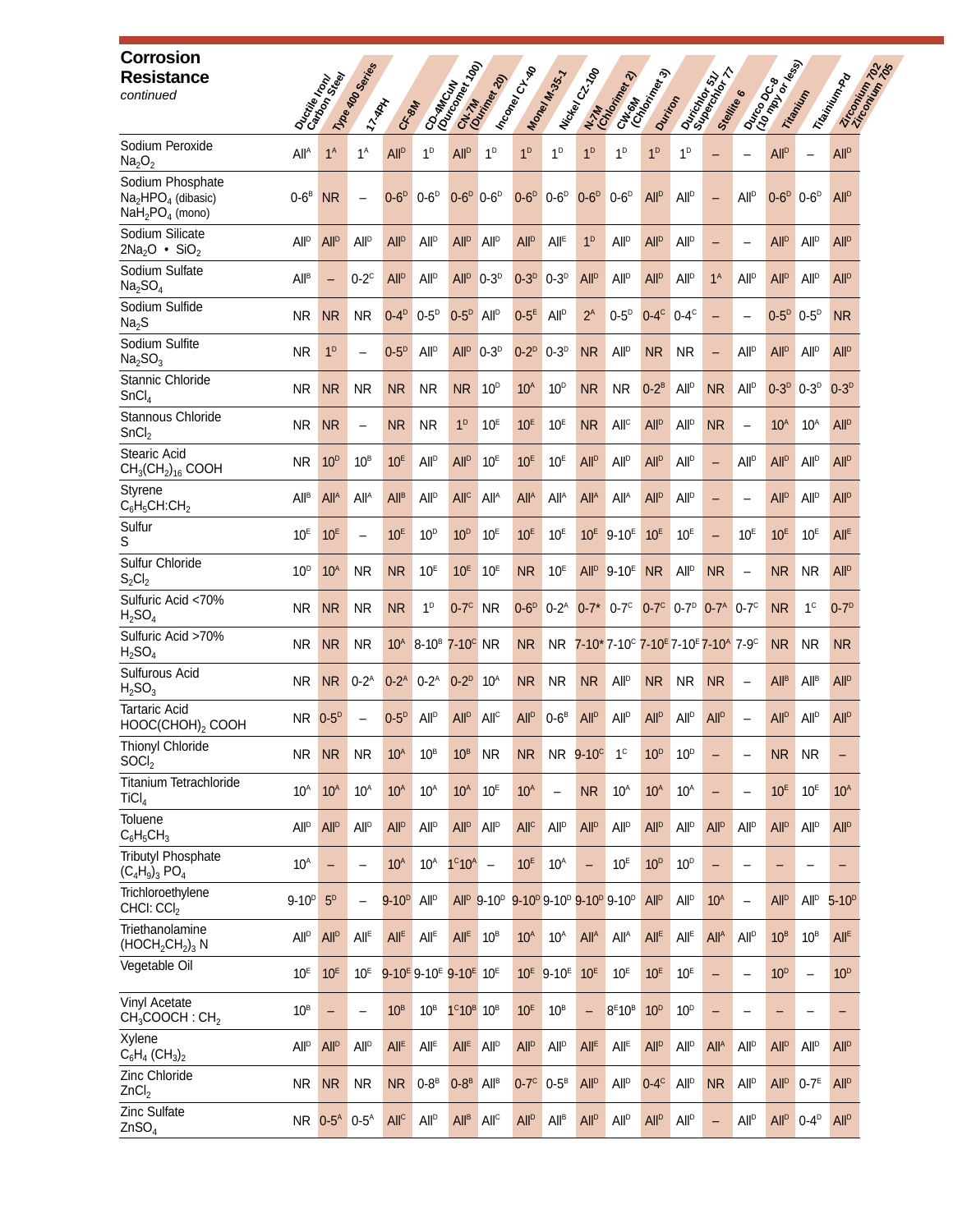| <b>Corrosion</b><br><b>Resistance</b><br>continued                         |                         | Ducties on Seat        | 11/10 MO Series<br>11-YAN | CR-80H                 | CO-MACINA                                                  | 1991                       | Chr.7h                   | I Inconey CILTON               | Maney M.35.7           | I Nickel C2.700                                                     | CHISMA<br>CHIMPORT<br>N. M. Maria Rev. 2)                     | Durition                            |                         | Dariator 51 T<br>Stelling 6 |                          | <b>During Draw</b><br>(10 mg Draw | Trianition                                                                     | Trising Rd<br>Liccomium 7 |
|----------------------------------------------------------------------------|-------------------------|------------------------|---------------------------|------------------------|------------------------------------------------------------|----------------------------|--------------------------|--------------------------------|------------------------|---------------------------------------------------------------------|---------------------------------------------------------------|-------------------------------------|-------------------------|-----------------------------|--------------------------|-----------------------------------|--------------------------------------------------------------------------------|---------------------------|
| Potassium Bisulfate<br>KHSO <sub>4</sub>                                   | <b>NR</b>               | <b>NR</b>              | <b>NR</b>                 | 1 <sup>D</sup>         | <b>All<sup>p</sup></b>                                     | <b>All<sup>p</sup></b>     | <b>NR</b>                | <b>All<sup>p</sup></b>         | All <sup>A</sup>       | <b>All<sup>p</sup></b>                                              | All <sup>p</sup>                                              | <b>All<sup>p</sup></b>              | All <sup>D</sup>        | $\overline{\phantom{0}}$    | <b>All</b> <sup>D</sup>  |                                   | 1 <sup>A</sup> 10 <sup>A</sup> 1 <sup>A</sup> 10 <sup>A</sup>                  | <b>All<sup>p</sup></b>    |
| Potassium Chloride<br>KCI                                                  | <b>NR</b>               | $0-3A$                 | $0-3A$                    | <b>NR</b>              | $0-3^D$                                                    | $0-3^c$ $0-3^D$            |                          | $0-3D$                         | $0-3^D$                | $0-3^D$                                                             | <b>All<sup>p</sup></b>                                        | $0-3D$                              | All <sup>D</sup>        | <b>NR</b>                   | <b>All</b> <sup>D</sup>  | <b>All<sup>p</sup></b>            | <b>All<sup>p</sup></b>                                                         | <b>All<sup>p</sup></b>    |
| Potassium Hydroxide<br>кон                                                 | $0-5^B$                 | $0-5D$                 | $0-3^B$                   | $0-5^D$                | All <sup>E</sup>                                           | $0-8^E$ All <sup>D</sup>   |                          | $0-6D$                         | All <sup>E</sup>       | <b>All<sup>p</sup></b>                                              | <b>All<sup>p</sup></b>                                        | $0-3^B$                             | $0-3^B$                 | $\overline{\phantom{0}}$    | <b>All</b> <sup>D</sup>  | $0-3$ <sup>c</sup>                | $0-3$ <sup>c</sup>                                                             | <b>All<sup>p</sup></b>    |
| Potassium Nitrate<br>KNO <sub>3</sub>                                      | <b>All</b> <sup>D</sup> | <b>All<sup>D</sup></b> | <b>All<sup>p</sup></b>    | <b>All<sup>D</sup></b> | <b>All<sup>p</sup></b>                                     | <b>All<sup>p</sup></b>     | <b>All</b> <sup>D</sup>  | <b>All<sup>p</sup></b>         | All <sup>D</sup>       | <b>NR</b>                                                           | <b>All</b> <sup>D</sup>                                       | <b>All<sup>p</sup></b>              | All <sup>D</sup>        | $8^A$                       | <b>All</b> <sup>D</sup>  | <b>All<sup>p</sup></b>            | <b>All<sup>p</sup></b>                                                         | <b>All<sup>p</sup></b>    |
| Potassium Sulfate<br>$K_2SO_4$                                             | $0-2$ <sup>c</sup>      | 1 <sup>A</sup>         | $1^A$                     | $0-2^D$                | All <sup>D</sup>                                           | All <sup>D</sup>           | $0-2^D$                  | $0-2^D$                        | $0-2^D$                | <b>All<sup>p</sup></b>                                              | <b>All</b> <sup>D</sup>                                       | <b>All<sup>p</sup></b>              | <b>All<sup>p</sup></b>  | 1 <sup>A</sup>              | <b>All</b> <sup>D</sup>  | <b>All</b> <sup>D</sup>           | <b>All</b> <sup>D</sup>                                                        | <b>All<sup>D</sup></b>    |
| Propane<br>$C_3H_8$                                                        | <b>All<sup>D</sup></b>  | <b>All<sup>p</sup></b> | <b>All<sup>B</sup></b>    | <b>All<sup>D</sup></b> | <b>All<sup>p</sup></b>                                     | All <sup>D</sup>           | <b>All</b> <sup>D</sup>  | <b>All<sup>p</sup></b>         | All <sup>D</sup>       | <b>All<sup>p</sup></b>                                              | <b>All</b> <sup>D</sup>                                       | <b>All<sup>p</sup></b>              | <b>All</b> <sup>D</sup> | All <sup>A</sup>            | <b>All</b> <sup>D</sup>  | <b>All</b> <sup>D</sup>           | <b>All<sup>p</sup></b>                                                         | <b>All<sup>p</sup></b>    |
| Sea Water                                                                  | NR.                     | <b>NR</b>              | <b>NR</b>                 | $10^{A}+$              | $10^{B}+$                                                  | $10^{A}+$                  | 10 <sup>A</sup>          | 10 <sup>B</sup>                | $10^{\rm A}$           | 10 <sup>c</sup>                                                     | 10 <sup>E</sup>                                               | 10 <sup>c</sup>                     | 10 <sup>c</sup>         | 10 <sup>A</sup>             | <b>All</b> <sup>D</sup>  | 10 <sup>D</sup>                   | <b>All<sup>p</sup></b>                                                         | 10 <sup>D</sup>           |
| <b>Silver Nitrate</b><br>AgNO <sub>3</sub>                                 | NR.                     | $1-9D$                 |                           | $0-7D$                 | $0-7^D$                                                    | $0-6D$                     | 10 <sup>A</sup>          | <b>NR</b>                      | <b>NR</b>              | $0-6D$                                                              | $0-6^A$                                                       | $0-9D$                              | $0-9D$                  |                             |                          | $0-2^B$                           | $0-2^B$                                                                        | 1 <sup>A</sup>            |
| Sodium Acetate<br>$NaC2H3O2$                                               | <b>All</b> <sup>D</sup> | <b>All<sup>p</sup></b> | <b>All<sup>p</sup></b>    | <b>All<sup>D</sup></b> | <b>All</b> <sup>D</sup>                                    | <b>All<sup>p</sup></b>     | <b>All</b> <sup>D</sup>  | <b>All<sup>p</sup></b>         | All <sup>D</sup>       | <b>All<sup>p</sup></b>                                              | <b>All</b> <sup>D</sup>                                       | <b>All<sup>p</sup></b>              | <b>All<sup>p</sup></b>  | -                           | $\overline{\phantom{0}}$ | All <sup>D</sup>                  | <b>All<sup>p</sup></b>                                                         | <b>All<sup>p</sup></b>    |
| Sodium Aluminate<br>$\text{Na}_2\text{Al}_2\text{O}_3$ or $\text{NaAlO}_2$ | $0-4^{\circ}$           |                        |                           | $0-4^D$                | $0 - 4^D$                                                  | $0 - 4^D$ 0-5 <sup>D</sup> |                          | $0-5D$                         | $0-5^D$                | 1 <sup>A</sup>                                                      | $1^A$                                                         | <b>NR</b>                           | <b>NR</b>               | -                           | $\overline{\phantom{0}}$ | $0-3$ * $0-3$ *                   |                                                                                | -                         |
| Sodium Bicarbonate<br>NaHCO <sub>3</sub>                                   | $0-2^D$                 | $0-2^D$                | $0-2^B$                   | <b>All<sup>D</sup></b> | <b>All</b> <sup>D</sup>                                    | <b>All</b> <sup>D</sup>    | <b>All</b> <sup>D</sup>  | <b>All<sup>p</sup></b>         | <b>All<sup>p</sup></b> | $0-2^D$                                                             | <b>All</b> <sup>D</sup>                                       | <b>All</b> <sup>D</sup>             | <b>All</b> <sup>D</sup> | $\overline{\phantom{0}}$    | All <sup>c</sup>         | <b>All</b> <sup>D</sup>           | <b>All<sup>p</sup></b>                                                         | <b>All<sup>p</sup></b>    |
| Sodium Bichromate<br>$Na2Cr2O7$                                            | <b>All<sup>p</sup></b>  | <b>All<sup>p</sup></b> | All <sup>B</sup>          | <b>All<sup>p</sup></b> | All <sup>p</sup>                                           | <b>All<sup>p</sup></b>     | All <sup>c</sup>         |                                |                        | -                                                                   | All <sup>c</sup>                                              | All <sup>D</sup>                    | All <sup>p</sup>        | -                           | All <sup>p</sup>         | All <sup>c</sup>                  | All <sup>c</sup>                                                               | All <sup>c</sup>          |
| Sodium Bisulfate<br>NaHSO <sub>4</sub>                                     | NR.                     | 10 <sup>c</sup>        | <b>NR</b>                 | $0-5^A$                | <b>All<sup>p</sup></b>                                     | All <sup>D</sup>           | 1 <sup>D</sup>           | $0-4^D$                        | $0-5^D$                | <b>All<sup>p</sup></b>                                              | All <sup>p</sup>                                              | <b>All<sup>p</sup></b>              | <b>All<sup>p</sup></b>  | $\qquad \qquad -$           | All <sup>D</sup>         |                                   | $0-3^{A}$ $0-3^{A}$                                                            | <b>All<sup>p</sup></b>    |
| Sodium Bisulfite<br>$N$ aHSO <sub>3</sub>                                  | NR.                     | <b>NR</b>              | <b>NR</b>                 | $0 - 4^A$              | <b>All<sup>p</sup></b>                                     | All <sup>D</sup>           | $0-4^A$                  | $0-2^B$                        | $0 - 4^p$              | $0 - 4D$                                                            | <b>All</b> <sup>D</sup>                                       | <b>NR</b>                           | <b>NR</b>               | $\qquad \qquad -$           | <b>All</b> <sup>D</sup>  | All <sup>D</sup>                  | <b>All</b> <sup>D</sup>                                                        | <b>All<sup>p</sup></b>    |
| Sodium Bromide<br>NaBr                                                     | NR.                     | <b>NR</b>              | NR.                       | $\qquad \qquad -$      | $0-5^D$                                                    | $0 - 5^D$ $0 - 6^D$        |                          | $0-5D$                         | $0-6$ <sup>D</sup>     | $0-6D$                                                              | $0-6D$                                                        | <b>NR</b>                           | <b>NR</b>               | -                           |                          | 10 <sup>A</sup>                   | 10 <sup>A</sup>                                                                | 10 <sup>A</sup>           |
| Sodium Carbonate<br>Na <sub>2</sub> CO <sub>3</sub>                        | $0-4^{\circ}$           | $0-3D$                 | $0-4^B$                   | $0-4^D$                | $0-4^D$                                                    | $0 - 4^D$ $0 - 4^D$        |                          |                                | $0 - 4^D$ $0 - 4^D$    | $0-4^{\circ}$                                                       | $0-4^D$                                                       | $0-4^\circ$                         | $0 - 4^C$               |                             | $\overline{\phantom{0}}$ | $0-4^{\circ}$                     | $0 - 4^{D}$                                                                    | 10 <sup>D</sup>           |
| Sodium Chlorate<br>NaClO <sub>3</sub>                                      | <b>NR</b>               |                        | $0-7D$                    |                        | $0-7^D$ 0-7 <sup>D</sup> 0-7 <sup>D</sup> 0-6 <sup>D</sup> |                            |                          |                                |                        | 0-6 <sup>D</sup> 0-6 <sup>D</sup> 0-7 <sup>D</sup> 0-7 <sup>D</sup> |                                                               | $0-7$ <sup>D</sup>                  | $AllD$                  |                             | All <sup>D</sup>         |                                   | $0 - 4^A$ $0 - 4^A$                                                            | <b>All</b> <sup>D</sup>   |
| Sodium Chloride<br><b>NaCl</b>                                             | $0-3^B$                 | <b>NR</b>              | $0-3^D$                   | $0-3D$                 | $0-3D$                                                     | $0 - 3D 0 - 3D$            |                          | <b>All<sup>p</sup></b>         | $0-3^D$                | $0-3D$                                                              | <b>All<sup>p</sup></b>                                        | $0-4^D$                             | <b>All</b> <sup>D</sup> | <b>NR</b>                   | <b>All</b> <sup>D</sup>  | <b>All<sup>p</sup></b>            | <b>All<sup>p</sup></b>                                                         | <b>All<sup>p</sup></b>    |
| Sodium Chlorite<br>NaClO <sub>2</sub>                                      | <b>NR</b>               | <b>NR</b>              | <b>NR</b>                 | $0-4^A$                | $0-4^B$                                                    | 1 <sup>D</sup>             | <b>NR</b>                | <b>NR</b>                      | <b>NR</b>              | <b>NR</b>                                                           | $1^A$                                                         | $0-5^{A}$ 0-5 <sup>B</sup>          |                         | -                           |                          |                                   | $0 - 3D$ $0 - 3D$                                                              | -                         |
| Sodium Citrate<br>$C_6H_5O_7Na_3$                                          | 10 <sup>A</sup>         | 10 <sup>A</sup>        | $\overline{\phantom{0}}$  | $0-4D$                 | $0-4^D$                                                    | $0-4^D$                    | $\overline{\phantom{0}}$ | 10 <sup>A</sup>                | 10 <sup>A</sup>        | $0-5^A$                                                             | $0-5^A$                                                       | 10 <sup>D</sup>                     | 10 <sup>D</sup>         | $\qquad \qquad -$           | $\overline{\phantom{0}}$ |                                   | 6 <sup>8</sup> 10 <sup>A</sup> 5 <sup>B</sup> 10 <sup>A</sup>                  | -                         |
| Sodium Cyanide<br><b>NaCN</b>                                              | All <sup>D</sup>        | $0-2^D$                | All <sup>A</sup>          | All <sup>B</sup>       | All <sup>D</sup>                                           | All <sup>D</sup>           | All <sup>A</sup>         | N <sub>R</sub>                 | $1^A$                  | 10 <sup>B</sup>                                                     | $10^{\text{B}}$                                               | $\qquad \qquad -$                   |                         | $\qquad \qquad -$           | $\overline{\phantom{0}}$ | <b>All<sup>p</sup></b>            | <b>All</b> <sup>D</sup>                                                        | All <sup>D</sup>          |
| Sodium Fluoride<br>NaF                                                     | NR.                     | <b>NR</b>              | <b>NR</b>                 | 1 <sup>E</sup>         | 1 <sup>D</sup>                                             | $1^D10^C$ 10 <sup>A</sup>  |                          | 1 <sup>D</sup> 10 <sup>C</sup> | 1 <sup>D</sup>         |                                                                     | 1 <sup>A</sup> 10 <sup>D</sup> 1 <sup>A</sup> 10 <sup>D</sup> | <b>NR</b>                           | <b>NR</b>               | -                           |                          |                                   | 1 <sup>A</sup> 10 <sup>A</sup> 1 <sup>A</sup> 10 <sup>A</sup> 0-2 <sup>B</sup> |                           |
| Sodium Hydroxide<br><b>NaOH</b>                                            | $0 - 5^B$ $0 - 3^D$     |                        | $0-7B$                    | $0-5D$                 | All <sup>E</sup>                                           | $0-7^E$ All <sup>D</sup>   |                          | All*                           | $All^E$                | <b>All<sup>p</sup></b>                                              | <b>All<sup>p</sup></b>                                        | $0-5$ <sup><math>\circ</math></sup> | $0-5$ <sup>c</sup>      | 1 <sup>A</sup>              | All <sup>E</sup>         |                                   | $0-7^D$ 0-7 <sup>D</sup>                                                       | All <sup>D</sup>          |
| Sodium Hypochlorite<br><b>NaOCI</b>                                        | NR                      | <b>NR</b>              | <b>NR</b>                 | <b>NR</b>              | <b>NR</b>                                                  | <b>NR</b>                  | <b>NR</b>                | <b>NR</b>                      | <b>NR</b>              | <b>NR</b>                                                           | $0-2^B$                                                       | 1 <sup>B</sup>                      | All <sup>c</sup>        | <b>NR</b>                   | $0 - 2^{A}$              | All <sup>c</sup>                  | <b>All</b> <sup>D</sup>                                                        | 1 <sup>D</sup>            |
| Sodium Nitrate<br>NaNO <sub>3</sub>                                        | <b>All<sup>B</sup></b>  | 10 <sup>A</sup>        | $0-9D$                    | $0-9E$                 | All <sup>D</sup>                                           | All <sup>D</sup>           | <b>All</b> <sup>D</sup>  | <b>All<sup>p</sup></b>         | All <sup>D</sup>       | <b>NR</b>                                                           | <b>All<sup>p</sup></b>                                        | All <sup>D</sup>                    | All <sup>D</sup>        | All <sup>B</sup>            | <b>All</b> <sup>D</sup>  | All <sup>D</sup>                  | <b>All<sup>p</sup></b>                                                         | <b>All<sup>p</sup></b>    |
| Sodium Nitrite<br>NaNO <sub>2</sub>                                        | $0 - 6^D$ $0 - 6^D$     |                        | $0-6D$                    | $0-6D$                 | $0-6D$                                                     | $0 - 6^D$ $0 - 6^D$        |                          | $0-6D$                         | $0-6^D$                | $0-6D$                                                              | $0-6D$                                                        | $0-6D$                              | $0-6D$                  | -                           | $\overline{\phantom{0}}$ | 10 <sup>D</sup>                   | 10 <sup>D</sup>                                                                | $0-6D$                    |
| Sodium Perchlorate<br>NaClO <sub>4</sub>                                   | 10 <sup>A</sup>         |                        |                           | $0-9D$                 | All <sup>D</sup>                                           | All <sup>D</sup>           | All <sup>D</sup>         | All <sup>D</sup>               | All <sup>D</sup>       | All <sup>D</sup>                                                    | <b>All<sup>p</sup></b>                                        | <b>All<sup>D</sup></b>              | All <sup>D</sup>        | $\qquad \qquad -$           | <b>All</b> <sup>D</sup>  | <b>All<sup>p</sup></b>            | <b>All<sup>p</sup></b>                                                         | -                         |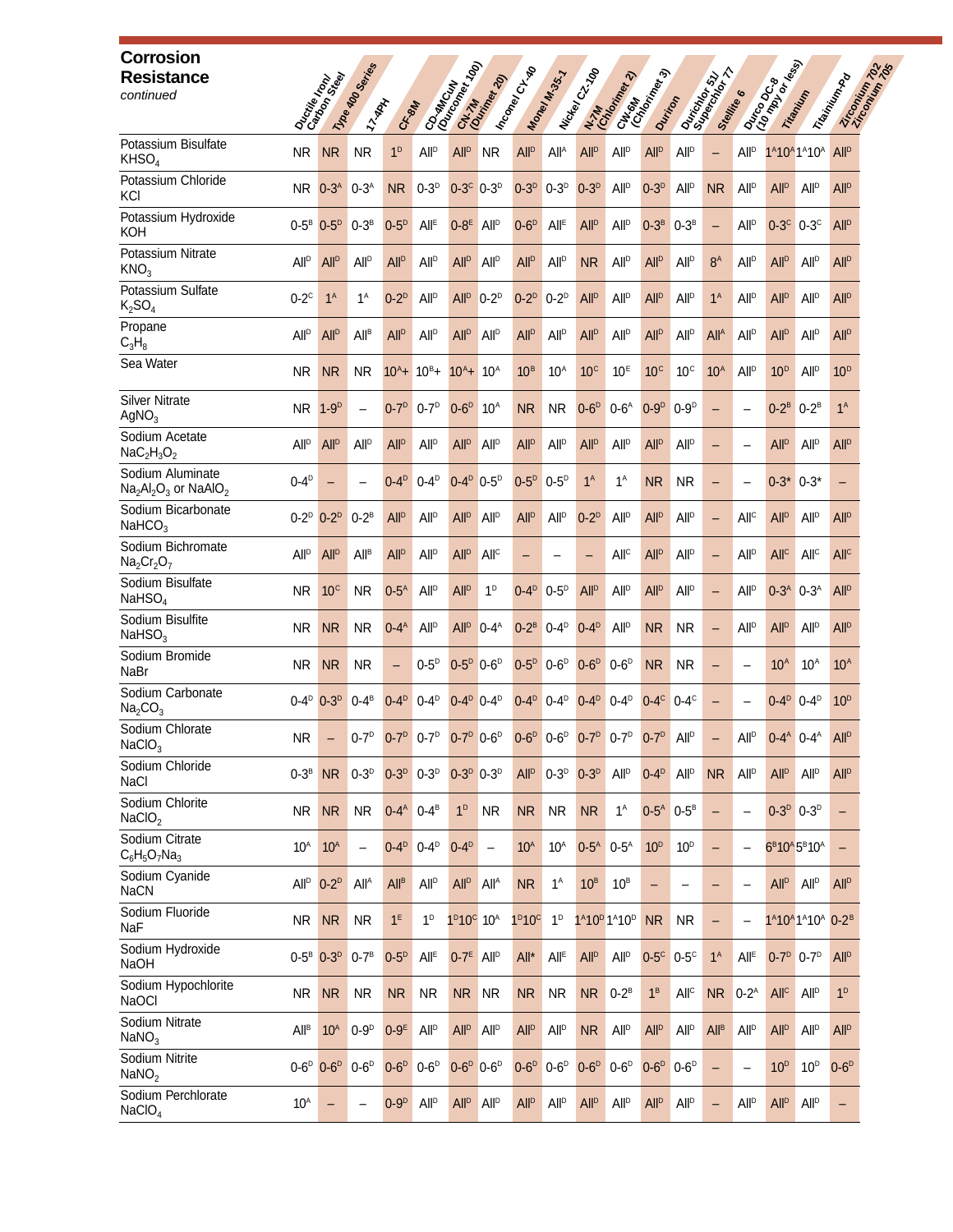| <b>Corrosion</b><br><b>Resistance</b><br>continued         |                        | Ducties on Seat                | 11/108 MD OSPITTIES<br><b>INARY</b> | C <sub>K</sub> SM      |                                                                                                               | Corantocum                                                    | City Manufacture         | I h <sub>coney</sub> chte        | Maney M.35.7                                                  | I Nickel C2.700             | CH <sub>ONAN</sub><br>Chomp<br>N.7M<br>Graphys                                                                                                | Duritor                                             |                                                               | 34<br>Ouricing 511<br>Stelling | $\bullet$                   | Dunco de las           | Trianityn                                                                                    | Trisining Pr<br>Zircomium z |
|------------------------------------------------------------|------------------------|--------------------------------|-------------------------------------|------------------------|---------------------------------------------------------------------------------------------------------------|---------------------------------------------------------------|--------------------------|----------------------------------|---------------------------------------------------------------|-----------------------------|-----------------------------------------------------------------------------------------------------------------------------------------------|-----------------------------------------------------|---------------------------------------------------------------|--------------------------------|-----------------------------|------------------------|----------------------------------------------------------------------------------------------|-----------------------------|
| Calcium Carbonate<br>CaCO <sub>3</sub>                     | All <sup>a</sup>       | 1 <sup>D</sup> 10 <sup>A</sup> | 10 <sup>B</sup>                     | <b>All<sup>p</sup></b> | <b>All<sup>D</sup></b>                                                                                        | <b>All<sup>p</sup></b>                                        | All <sup>D</sup>         | <b>All<sup>p</sup></b>           | <b>All<sup>p</sup></b>                                        | <b>All<sup>p</sup></b>      | <b>All<sup>p</sup></b>                                                                                                                        | <b>All<sup>p</sup></b>                              | <b>All</b> <sup>D</sup>                                       |                                |                             | <b>All<sup>p</sup></b> | <b>All<sup>p</sup></b>                                                                       | <b>All<sup>D</sup></b>      |
| Calcium Chlorate<br>Ca(CIO <sub>3</sub> ) <sub>2</sub>     | All <sup>A</sup>       | $0 - 3^{D}$                    |                                     | $0-3D$                 | $0-3D$                                                                                                        | $0-3D$                                                        | $0-3$ <sup>D</sup>       | $0-3D$                           | $0-3^D$                                                       | $0-3D$                      | $0 - 7^{D}$                                                                                                                                   | <b>NR</b>                                           |                                                               |                                | All <sup>D</sup>            | 10 <sup>B</sup>        | 10 <sup>B</sup>                                                                              | -                           |
| Calcium Chloride<br>CaCl <sub>2</sub>                      | NR.                    | <b>NR</b>                      | NR.                                 | N <sub>R</sub>         | <b>All<sup>B</sup></b>                                                                                        | All <sup>B</sup>                                              | $0-6$ <sup>D</sup>       | $0-6D$                           | $0-5^E$                                                       | All <sup>E</sup>            | $All^E$                                                                                                                                       | All <sup>D</sup>                                    | <b>All<sup>p</sup></b>                                        | $\overline{\phantom{0}}$       | All <sup>D</sup>            | <b>All<sup>p</sup></b> | <b>All</b> <sup>D</sup>                                                                      | All <sup>C</sup>            |
| Calcium Hydroxide<br>$Ca(OH)_2$                            | <b>All<sup>B</sup></b> | 1 <sup>D</sup>                 | $\overline{\phantom{0}}$            | <b>All<sup>p</sup></b> | <b>All<sup>p</sup></b>                                                                                        | <b>All<sup>p</sup></b>                                        | All <sup>E</sup>         | <b>All<sup>p</sup></b>           | <b>All<sup>p</sup></b>                                        | <b>All<sup>p</sup></b>      | <b>All<sup>p</sup></b>                                                                                                                        | All <sup>B</sup>                                    | All <sup>B</sup>                                              | $\overline{\phantom{0}}$       |                             | All*                   |                                                                                              | $0-2^D$                     |
| Calcium Hypochlorite<br>Ca(OCl) <sub>2</sub>               | <b>NR</b>              | <b>NR</b>                      | <b>NR</b>                           | <b>NR</b>              | <b>NR</b>                                                                                                     | N <sub>R</sub>                                                | <b>NR</b>                | <b>NR</b>                        | <b>NR</b>                                                     | <b>NR</b>                   | $0-2^B$                                                                                                                                       | $0-7D$                                              | <b>All</b> <sup>D</sup>                                       | <b>NR</b>                      | <b>All</b> <sup>D</sup>     | <b>All<sup>p</sup></b> | <b>All<sup>p</sup></b>                                                                       | $0-2^D$                     |
| Calcium Nitrate<br>Ca(NO <sub>3</sub> ) <sub>2</sub>       | $0-3^B$                | <b>NR</b>                      | $\overline{\phantom{0}}$            | $0-4^D$                | $0 - 4D$                                                                                                      | $0-4^D$                                                       | $0-4^{\circ}$            | $0-4^D$                          | $0-5^D$                                                       | $0-4^D$                     | $0 - 4^{D}$                                                                                                                                   | 1 <sup>D</sup>                                      | <b>All</b> <sup>D</sup>                                       | $\overline{\phantom{0}}$       | $\overline{\phantom{0}}$    | 1 <sup>D</sup>         | 1 <sup>D</sup>                                                                               | -                           |
| Calcium Phosphate<br>$Ca_3(PO_4)_2$ , $CaH_4(PO_4)_2$      | 10 <sup>D</sup>        |                                |                                     | 1 <sup>D</sup>         | 1 <sup>D</sup>                                                                                                | 1 <sup>D</sup>                                                | 1 <sup>D</sup>           | 1 <sup>D</sup>                   | 1 <sup>D</sup>                                                | 1 <sup>D</sup>              | <b>All<sup>p</sup></b>                                                                                                                        | <b>All<sup>p</sup></b>                              | <b>All</b> <sup>D</sup>                                       | $\qquad \qquad -$              | <b>All</b> <sup>D</sup>     | 1 <sup>D</sup>         | 1 <sup>D</sup>                                                                               | 1 <sup>D</sup>              |
| Calcium Sulfate<br>CaSO <sub>4</sub>                       | 1 <sup>D</sup>         | 1 <sup>D</sup> 10 <sup>D</sup> | 10 <sup>B</sup>                     |                        | 1 <sup>D</sup> 10 <sup>D</sup> 1 <sup>D</sup> 10 <sup>D</sup>                                                 | 1 <sup>D</sup> 10 <sup>D</sup> 1 <sup>D</sup> 10 <sup>D</sup> |                          |                                  | 1 <sup>D</sup> 10 <sup>A</sup> 1 <sup>D</sup> 10 <sup>D</sup> | 1 <sup>E</sup>              | 1 <sup>E</sup>                                                                                                                                | 1 <sup>D</sup> 10 <sup>A</sup>                      | All <sup>D</sup>                                              | $\qquad \qquad -$              |                             |                        | 1 <sup>D</sup> 10 <sup>D</sup> 1 <sup>D</sup> 10 <sup>D</sup> 1 <sup>D</sup> 10 <sup>D</sup> |                             |
| Calcium Sulfite<br>CaSO <sub>3</sub>                       | 1 <sup>D</sup>         | 1 <sup>D</sup>                 | $\overline{\phantom{0}}$            | 1 <sup>D</sup>         | 1 <sup>D</sup>                                                                                                | 1 <sup>D</sup>                                                | $\overline{\phantom{0}}$ | 10 <sup>D</sup>                  | <b>NR</b>                                                     | 1 <sup>D</sup>              | 1 <sup>D</sup>                                                                                                                                | 1 <sup>D</sup>                                      | 1 <sup>D</sup>                                                | -                              |                             | 1 <sup>D</sup>         | 1 <sup>D</sup>                                                                               | -                           |
| Carbon Disulfide<br>CS <sub>2</sub>                        | NR.                    | 10 <sup>D</sup>                | 10 <sup>D</sup>                     |                        | 9 <sup>A</sup> 10 <sup>D</sup> 9 <sup>A</sup> 10 <sup>D</sup> 9 <sup>A</sup> 10 <sup>D</sup> All <sup>B</sup> |                                                               |                          | 10 <sup>D</sup>                  | 10 <sup>D</sup>                                               | 10 <sup>c</sup>             | <b>All<sup>p</sup></b>                                                                                                                        |                                                     | 9 <sup>A</sup> 10 <sup>D</sup> 9 <sup>A</sup> 10 <sup>D</sup> | $\overline{\phantom{0}}$       |                             | 10 <sup>D</sup>        | 10 <sup>D</sup>                                                                              | <b>All</b> <sup>D</sup>     |
| Carbon Tetrachloride, dry<br>CCI <sub>4</sub>              | 10 <sup>B</sup>        | <b>NR</b>                      | 10 <sup>B</sup>                     | 10 <sup>B</sup>        | 10 <sup>D</sup>                                                                                               | 10 <sup>D</sup>                                               | 10 <sup>D</sup>          | <b>All<sup>p</sup></b>           | $10*$                                                         | All <sup>B</sup>            | All <sup>c</sup>                                                                                                                              | 10 <sup>D</sup>                                     | <b>All</b> <sup>D</sup>                                       | $\overline{\phantom{0}}$       | <b>All</b> <sup>D</sup>     | <b>All<sup>p</sup></b> | <b>All</b> <sup>D</sup>                                                                      | All <sup>C</sup>            |
| Carbon Tetrachloride, wet<br>CCI <sub>4</sub>              | NR.                    | <b>NR</b>                      | <b>NR</b>                           | <b>NR</b>              | <b>NR</b>                                                                                                     | N <sub>R</sub>                                                | 10 <sup>A</sup>          | All <sup>B</sup>                 | $9 - 10^*$                                                    | <b>All<sup>A</sup></b>      | All <sup>B</sup>                                                                                                                              | <b>All<sup>B</sup></b>                              | All <sup>p</sup>                                              | <b>NR</b>                      | All <sup>p</sup>            | <b>All<sup>p</sup></b> | All <sup>D</sup>                                                                             | <b>All<sup>c</sup></b>      |
| <b>Chlorinated Water</b>                                   |                        | <b>NR</b>                      | <b>NR</b>                           | <b>NR</b>              | —                                                                                                             | -                                                             | <b>NR</b>                | <b>NR</b>                        | <b>NR</b>                                                     | <b>NR</b>                   | All <sup>A</sup>                                                                                                                              | 10 <sup>A</sup>                                     | <b>All<sup>p</sup></b>                                        | <b>NR</b>                      | $\overline{\phantom{0}}$    | 10 <sup>D</sup>        | All <sup>A</sup>                                                                             | 10 <sup>c</sup>             |
| Chlorine, dry (<50 ppm $H_2$ 0)<br>Cl <sub>2</sub>         | 10 <sup>A</sup>        | <b>NR</b>                      | <b>NR</b>                           | 10 <sup>A</sup>        | 10 <sup>E</sup>                                                                                               | 10 <sup>D</sup>                                               | 10 <sup>E</sup>          | 10 <sup>E</sup>                  | 10 <sup>A</sup>                                               | 10 <sup>E</sup>             | 10 <sup>E</sup>                                                                                                                               | 10 <sup>B</sup>                                     | 10 <sup>c</sup>                                               | —                              |                             | <b>NR</b>              | <b>NR</b>                                                                                    | 10 <sup>D</sup>             |
| Chlorine, wet (>50 ppm $H_2$ 0)<br>Cl <sub>2</sub>         | <b>NR</b>              | <b>NR</b>                      | <b>NR</b>                           | <b>NR</b>              | <b>NR</b>                                                                                                     | N <sub>R</sub>                                                | NR.                      | <b>NR</b>                        | <b>NR</b>                                                     | NR.                         | $9-10^{B}$                                                                                                                                    | $All^B$                                             | <b>All<sup>p</sup></b>                                        | <b>NR</b>                      |                             |                        |                                                                                              | <b>NR</b>                   |
| <b>Chlorine Dioxide</b><br>ClO <sub>2</sub>                | <b>NR</b>              | ۳                              |                                     | <b>NR</b>              | <b>NR</b>                                                                                                     | N <sub>R</sub>                                                | <b>NR</b>                | N <sub>R</sub>                   | <b>NR</b>                                                     | <b>NR</b>                   | $10^{\text{B}}$                                                                                                                               | All <sup>A</sup>                                    | <b>All<sup>p</sup></b>                                        | <b>NR</b>                      | All <sup>c</sup>            | <b>All<sup>p</sup></b> | All <sup>p</sup>                                                                             | <b>NR</b>                   |
| Chloroacetic Acid<br>CH <sub>2</sub> CICOOH                | <b>NR</b>              | <b>NR</b>                      |                                     | <b>NR</b>              | <b>NR</b>                                                                                                     | <b>NR</b>                                                     | NR                       |                                  | 0-9° 1 <sup>D</sup> 10 <sup>E</sup>                           | All <sup>D</sup>            | All <sup>D</sup>                                                                                                                              | All <sup>D</sup>                                    | $AII^D$                                                       | <b>NR</b>                      | $\mathsf{All}^{\mathsf{B}}$ | All <sup>D</sup>       | All <sup>D</sup>                                                                             | All <sup>D</sup>            |
| Chlorobenzene<br>$C_6H_5Cl$                                | 10 <sup>D</sup>        | 10 <sup>D</sup>                | 10 <sup>A</sup>                     | 10 <sup>D</sup>        | 10 <sup>D</sup>                                                                                               | 10 <sup>D</sup>                                               | 10 <sup>D</sup>          | $9 - 10^{\circ}$ 10 <sup>E</sup> |                                                               | <b>All<sup>E</sup></b>      |                                                                                                                                               | All <sup>p</sup> 9-10 <sup>c</sup> All <sup>p</sup> |                                                               | <b>NR</b>                      | All <sup>D</sup>            | 10 <sup>D</sup>        | 10 <sup>D</sup>                                                                              | 10 <sup>D</sup>             |
| Chloroform<br>CHCl <sub>3</sub>                            | 10 <sup>D</sup>        | 10 <sup>D</sup>                | 10 <sup>A</sup>                     |                        |                                                                                                               |                                                               |                          |                                  |                                                               |                             | 10 <sup>D</sup> 7-10 <sup>B</sup> 7-10 <sup>B</sup> 9-10 <sup>D</sup> 8-10 <sup>C</sup> 8-10 <sup>D</sup> 9-10 <sup>D</sup> 9-10 <sup>D</sup> | 10 <sup>D</sup>                                     | All <sup>p</sup>                                              | 10 <sup>A</sup>                | $\overline{\phantom{m}}$    |                        | $8 - 10^{\circ} 8 - 10^{\circ}$                                                              | 10 <sup>D</sup>             |
| Chlorosulfonic Acid<br>CISO <sub>2</sub> OH                | 10 <sup>D</sup>        | <b>NR</b>                      | <b>NR</b>                           | 10 <sup>A</sup>        | $10^A$                                                                                                        | 10 <sup>A</sup>                                               | <b>NR</b>                | <b>NR</b>                        |                                                               | <b>NR</b> 9-10 <sup>E</sup> | <b>All</b> <sup>A</sup>                                                                                                                       | 10 <sup>c</sup>                                     | All <sup>D</sup>                                              | $\overline{\phantom{0}}$       | 1 <sup>D</sup>              | 10 <sup>D</sup>        | 10 <sup>D</sup>                                                                              | <b>NR</b>                   |
| Chromic Acid<br>CrO <sub>3</sub>                           | <b>NR</b>              | <b>NR</b>                      | <b>NR</b>                           | <b>NR</b>              | $0-2^B$                                                                                                       | $0-2^B$                                                       | <b>NR</b>                | <b>NR</b>                        | <b>NR</b>                                                     | <b>NR</b>                   | All <sup>C</sup>                                                                                                                              | <b>All<sup>p</sup></b>                              | All <sup>D</sup>                                              | $0-2^B$                        | $1^A$                       | <b>All<sup>p</sup></b> | All*                                                                                         | $0-5^D$                     |
| <b>Copper Nitrate</b><br>Cu(NO <sub>3</sub> ) <sub>2</sub> |                        | NR 0-9 <sup>D</sup>            | $\qquad \qquad -$                   | All <sup>D</sup>       | <b>All</b> <sup>D</sup>                                                                                       | <b>All<sup>D</sup></b>                                        | <b>NR</b>                | <b>NR</b>                        | <b>NR</b>                                                     | <b>NR</b>                   | All <sup>A</sup>                                                                                                                              | <b>All<sup>p</sup></b>                              | All <sup>D</sup>                                              | $\qquad \qquad -$              | All <sup>D</sup>            | All <sup>B</sup>       | <b>All</b> <sup>D</sup>                                                                      | All <sup>B</sup>            |
| Copper Sulfate<br>CuSO <sub>4</sub>                        | NR.                    | $0-2^A$                        | 10 <sup>B</sup>                     | All <sup>B</sup>       | <b>All</b> <sup>D</sup>                                                                                       | <b>All</b> <sup>D</sup>                                       | $0-3D$                   | $0-3A$                           | $0-3A$                                                        | 10 <sup>D</sup>             | All <sup>p</sup>                                                                                                                              | <b>All<sup>p</sup></b>                              | All <sup>D</sup>                                              | $\qquad \qquad -$              | <b>All</b> <sup>D</sup>     | <b>All<sup>p</sup></b> | All <sup>D</sup>                                                                             | <b>All<sup>D</sup></b>      |
| <b>Cupric Chloride</b><br>CuCl <sub>2</sub>                | <b>NR</b>              | <b>NR</b>                      | $\overline{\phantom{m}}$            | <b>NR</b>              | <b>NR</b>                                                                                                     | NR NR                                                         |                          | <b>NR</b>                        | <b>NR</b>                                                     | <b>NR</b>                   | All <sup>B</sup>                                                                                                                              | <b>NR</b>                                           | All <sup>D</sup>                                              | $0-2^A$                        | All <sup>B</sup>            | $0-5$ * $0-5$ *        |                                                                                              | <b>NR</b>                   |
| Cuprous Chloride<br>CuCl or $Cu2Cl2$                       | <b>NR</b>              | <b>NR</b>                      | <b>NR</b>                           | <b>NR</b>              | $0-5^D$                                                                                                       | $0-5^D$                                                       | <b>NR</b>                | <b>NR</b>                        | <b>NR</b>                                                     | <b>NR</b>                   | All <sup>B</sup>                                                                                                                              | <b>All<sup>p</sup></b>                              | All <sup>D</sup>                                              | <b>NR</b>                      | All <sup>D</sup>            |                        | $0 - 5^D$ $0 - 5^D$                                                                          | <b>NR</b>                   |
| Cyclohexane<br>$C_6H_{12}$                                 | <b>All<sup>D</sup></b> | <b>All<sup>p</sup></b>         | All <sup>p</sup>                    | All <sup>D</sup>       | <b>All</b> <sup>D</sup>                                                                                       | <b>All<sup>D</sup></b>                                        | <b>All</b> <sup>D</sup>  | <b>All<sup>p</sup></b>           | All <sup>D</sup>                                              | <b>All<sup>p</sup></b>      | All <sup>p</sup>                                                                                                                              | <b>All<sup>p</sup></b>                              | All <sup>D</sup>                                              | All <sup>A</sup>               | <b>All</b> <sup>D</sup>     | <b>All<sup>p</sup></b> | <b>All</b> <sup>D</sup>                                                                      | <b>All<sup>D</sup></b>      |
| Diethanolamine<br>$(HOCH2CH2)2NH$                          | $10^E$                 | 10 <sup>D</sup>                |                                     | 10 <sup>E</sup>        | 10 <sup>E</sup>                                                                                               | 10 <sup>E</sup>                                               | 10 <sup>B</sup>          | 10 <sup>B</sup>                  | <b>NR</b>                                                     | 10 <sup>B</sup>             | $10^B$                                                                                                                                        | 10 <sup>E</sup>                                     | All <sup>D</sup>                                              | $\qquad \qquad -$              |                             | 10 <sup>D</sup>        | 10 <sup>D</sup>                                                                              | -                           |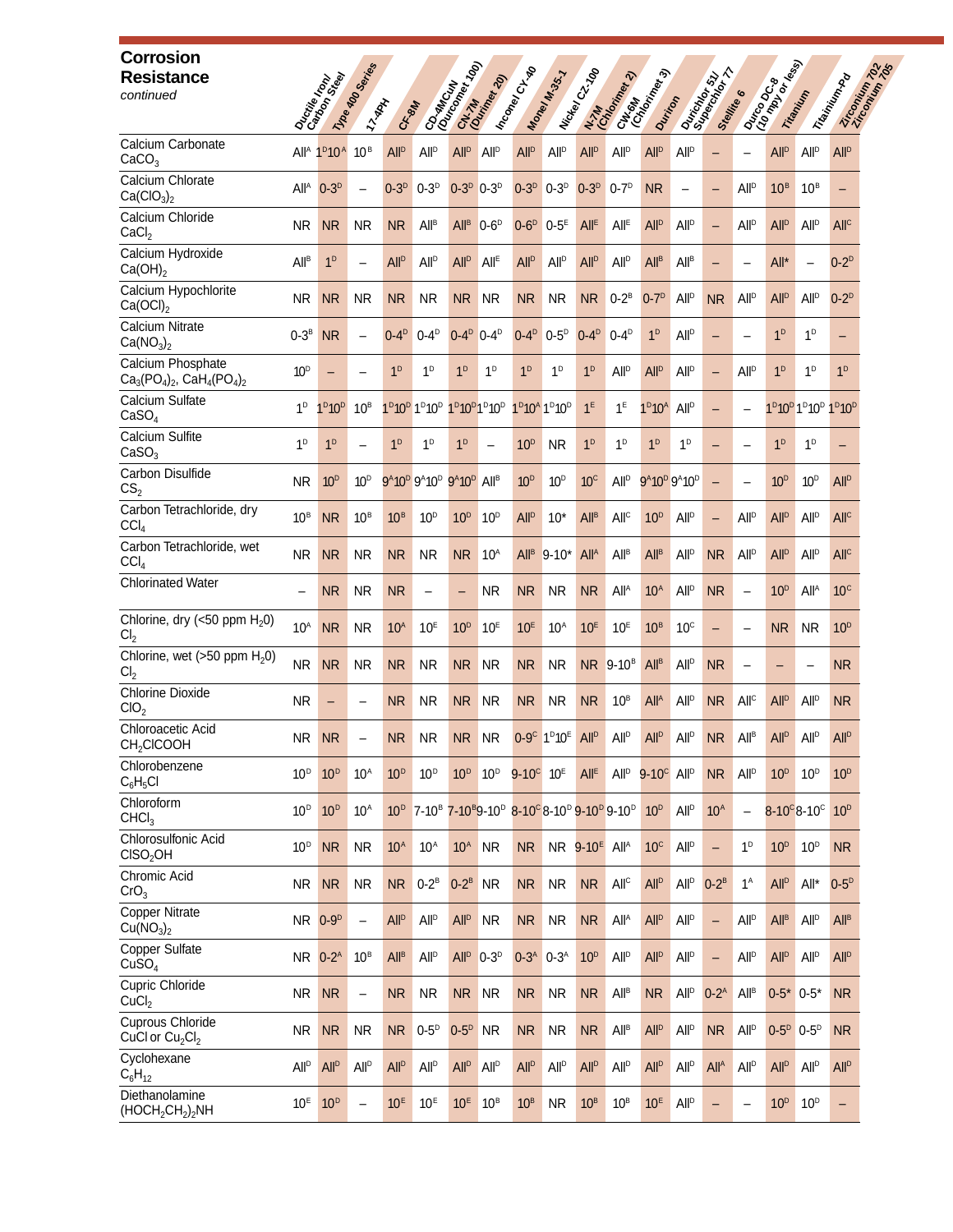| <b>Corrosion</b><br><b>Resistance</b><br>continued          |                        | Ducties on Seat         | 11/108 MD DBorres<br><b>TYRAN</b> | C.K. BIN               |                                                                       | Construction Tap        | City Million            | I heaven CH-                                         | Maney M.35.7                | I Nickel C2.700        | CH <sub>ONAN</sub><br>CHOMA<br>N. M. Maria Rev. 2)    | Dunton                                |                         | <b>BA</b><br>Ouricity 511<br>Stelling | $\bullet$                | Danco drawn            | Titanitin               | Trieminium Pa<br>Zircomium 7 |
|-------------------------------------------------------------|------------------------|-------------------------|-----------------------------------|------------------------|-----------------------------------------------------------------------|-------------------------|-------------------------|------------------------------------------------------|-----------------------------|------------------------|-------------------------------------------------------|---------------------------------------|-------------------------|---------------------------------------|--------------------------|------------------------|-------------------------|------------------------------|
| Diethyl Ether<br>$(C_2H_5)_2O$                              | 10 <sup>D</sup>        | 10 <sup>D</sup>         | $\overline{\phantom{0}}$          |                        | 9-10 <sup>p</sup> 9-10 <sup>p</sup> 9-10 <sup>p</sup> 10 <sup>p</sup> |                         |                         | 10 <sup>D</sup>                                      | 10 <sup>D</sup>             | 10 <sup>D</sup>        | 10 <sup>D</sup>                                       | 10 <sup>D</sup>                       | All <sup>D</sup>        |                                       |                          | 10 <sup>D</sup>        | 10 <sup>D</sup>         | 10 <sup>D</sup>              |
| Dimethyl Amine<br>(CH <sub>3</sub> ) <sub>2</sub> NH        | <b>All<sup>D</sup></b> | <b>All<sup>p</sup></b>  | All <sup>p</sup>                  | All <sup>D</sup>       | <b>All</b> <sup>D</sup>                                               | <b>All<sup>p</sup></b>  | <b>All</b> <sup>D</sup> | <b>All<sup>p</sup></b>                               | $\qquad \qquad -$           | <b>All<sup>p</sup></b> | All <sup>p</sup>                                      | <b>All<sup>p</sup></b>                | All <sup>D</sup>        | $\qquad \qquad -$                     |                          | <b>All<sup>p</sup></b> | <b>All</b> <sup>D</sup> | <b>All<sup>D</sup></b>       |
| <b>Ethyl Acetate</b><br>$CH_3COOC_2H_5$                     | 10 <sup>D</sup>        | 10 <sup>A</sup>         | $10^A$                            | All <sup>E</sup>       | All <sup>E</sup>                                                      |                         |                         | All <sup>E</sup> 8-10 <sup>c</sup> 8-10 <sup>B</sup> | 10 <sup>E</sup>             | <b>All<sup>E</sup></b> | All <sup>E</sup>                                      | <b>All<sup>p</sup></b>                | All <sup>D</sup>        | 10 <sup>A</sup>                       | <b>All</b> <sup>D</sup>  | <b>All<sup>p</sup></b> | All <sup>p</sup>        | <b>All<sup>D</sup></b>       |
| Ethyl Alcohol<br>$C_2H_5OH$                                 | <b>All<sup>D</sup></b> | All <sup>D</sup>        | <b>All<sup>p</sup></b>            | All <sup>D</sup>       | <b>All<sup>p</sup></b>                                                | <b>All<sup>p</sup></b>  | <b>All</b> <sup>D</sup> | <b>All<sup>p</sup></b>                               | <b>All<sup>p</sup></b>      | <b>All<sup>p</sup></b> | All <sup>D</sup>                                      | <b>All<sup>p</sup></b>                | All <sup>D</sup>        | All <sup>A</sup>                      | All <sup>c</sup>         | <b>All<sup>p</sup></b> | <b>All</b> <sup>D</sup> | <b>All<sup>D</sup></b>       |
| Ethyl Benzene<br>$C_6H_5C_2H_5$                             | <b>All<sup>D</sup></b> | <b>All</b> <sup>D</sup> | All <sup>p</sup>                  | <b>All<sup>D</sup></b> | <b>All<sup>D</sup></b>                                                | <b>All<sup>p</sup></b>  | <b>All</b> <sup>D</sup> | <b>All<sup>p</sup></b>                               | <b>All<sup>p</sup></b>      | <b>All<sup>p</sup></b> | All <sup>p</sup>                                      | <b>All<sup>p</sup></b>                | All <sup>D</sup>        | All <sup>A</sup>                      | <b>All</b> <sup>D</sup>  | <b>All<sup>p</sup></b> | <b>All</b> <sup>D</sup> | <b>All<sup>D</sup></b>       |
| <b>Ethyl Chloride</b><br>$C_2H_5Cl$                         | 10 <sup>E</sup>        | 10 <sup>E</sup>         | 10 <sup>D</sup>                   | 10 <sup>D</sup>        | 10 <sup>E</sup>                                                       | 10 <sup>E</sup>         | 10 <sup>E</sup>         | 10 <sup>E</sup>                                      | 10 <sup>E</sup>             | All <sup>A</sup>       | All <sup>A</sup>                                      | 10 <sup>D</sup>                       | All <sup>D</sup>        | <b>NR</b>                             | All <sup>D</sup>         | 10 <sup>E</sup>        | 10 <sup>D</sup>         | 10 <sup>E</sup>              |
| Ethylene<br>$H_2C$ : $CH_2$                                 | <b>All<sup>D</sup></b> | <b>All<sup>p</sup></b>  | All <sup>p</sup>                  | <b>All<sup>D</sup></b> | <b>All<sup>D</sup></b>                                                | <b>All<sup>p</sup></b>  | <b>All</b> <sup>D</sup> | <b>All<sup>p</sup></b>                               | <b>All</b> <sup>D</sup>     | <b>All<sup>p</sup></b> | All <sup>D</sup>                                      | <b>All<sup>p</sup></b>                | All <sup>D</sup>        | <b>All<sup>p</sup></b>                | <b>All</b> <sup>D</sup>  | <b>All<sup>p</sup></b> | <b>All<sup>p</sup></b>  | <b>All<sup>D</sup></b>       |
| Ethylene Dichloride<br>CICH <sub>2</sub> CH <sub>2</sub> Cl | 10 <sup>D</sup>        | 10 <sup>A</sup>         | 10 <sup>A</sup>                   | 10 <sup>D</sup>        | 10 <sup>D</sup>                                                       | 10 <sup>D</sup>         | 10 <sup>D</sup>         | $9 - 10^{D}$                                         | All <sup>D</sup>            |                        | 9-10 <sup>p</sup> 9-10 <sup>p</sup> 9-10 <sup>p</sup> |                                       | All <sup>D</sup>        | 10 <sup>A</sup>                       | All*                     | $10*$                  | $10*$                   | <b>All</b> <sup>D</sup>      |
| Ethylene Glycol<br>СН,ОНСН,ОН                               | All <sup>c</sup>       | 10 <sup>D</sup>         | 10 <sup>B</sup>                   | All <sup>D</sup>       | <b>All<sup>D</sup></b>                                                | <b>All<sup>p</sup></b>  | 10 <sup>D</sup>         | $8-10D$                                              | 10 <sup>D</sup>             | <b>All<sup>p</sup></b> | All <sup>p</sup>                                      | <b>All<sup>p</sup></b>                | All <sup>D</sup>        | 10 <sup>A</sup>                       | <b>All</b> <sup>D</sup>  | <b>All<sup>p</sup></b> | All <sup>D</sup>        | <b>All<sup>D</sup></b>       |
| Ferric Chloride<br>FeCl <sub>3</sub>                        | NR.                    | <b>NR</b>               | NR.                               | <b>NR</b>              | <b>NR</b>                                                             | NR.                     | <b>NR</b>               | NR.                                                  | <b>NR</b>                   | <b>NR</b>              | $0-3^B$                                               | <b>NR</b>                             | All <sup>D</sup>        | $1^A 10^C$                            | All <sup>D</sup>         | <b>All<sup>p</sup></b> | All <sup>D</sup>        | <b>NR</b>                    |
| <b>Ferric Nitrate</b><br>Fe(NO <sub>3</sub> ) <sub>3</sub>  | <b>NR</b>              | $0-6A$                  | $0-5^A$                           | $0-5D$                 | <b>All</b> <sup>D</sup>                                               | All <sup>D</sup>        | <b>NR</b>               | <b>NR</b>                                            | <b>NR</b>                   | <b>NR</b>              | <b>All<sup>B</sup></b>                                | <b>All<sup>p</sup></b>                | <b>All</b> <sup>D</sup> | $1-5^A$                               | <b>All</b> <sup>D</sup>  | <b>All<sup>p</sup></b> | All <sup>p</sup>        | -                            |
| <b>Ferric Sulfate</b><br>$Fe2 (SO4)3$                       | <b>NR</b>              | $0-2^A$                 | 10 <sup>A</sup>                   | <b>All<sup>B</sup></b> | <b>All</b> <sup>D</sup>                                               | <b>All<sup>B</sup></b>  | <b>NR</b>               | <b>NR</b>                                            | <b>NR</b>                   | <b>All<sup>c</sup></b> | All <sup>B</sup>                                      | <b>All<sup>p</sup></b>                | All <sup>D</sup>        | $\overline{\phantom{0}}$              | All <sup>p</sup>         | <b>All<sup>p</sup></b> | All <sup>p</sup>        | <b>All</b> <sup>D</sup>      |
| Ferrous Chloride<br>FeCl <sub>2</sub>                       | NR.                    | <b>NR</b>               | <b>NR</b>                         | <b>NR</b>              | <b>NR</b>                                                             | NR.                     | <b>NR</b>               | <b>NR</b>                                            | <b>NR</b>                   | $0-5D$                 | $0-5D$                                                | $0-5^{\circ}$                         | <b>All</b> <sup>D</sup> | <b>NR</b>                             | All <sup>D</sup>         | <b>All<sup>p</sup></b> | $0-5^{\circ}$           | <b>All<sup>D</sup></b>       |
| <b>Ferrous Sulfate</b><br>FeSO <sub>4</sub>                 | <b>NR</b>              | $0-4A$                  | 10 <sup>A</sup>                   | All <sup>D</sup>       | <b>All</b> <sup>D</sup>                                               | <b>All<sup>p</sup></b>  | $0-2$ <sup>D</sup>      | 10 <sup>c</sup>                                      | 10 <sup>A</sup>             | <b>All<sup>p</sup></b> | <b>All<sup>p</sup></b>                                | <b>All<sup>p</sup></b>                | <b>All</b> <sup>D</sup> | $\overline{\phantom{0}}$              |                          | <b>All<sup>p</sup></b> | All <sup>p</sup>        | <b>All<sup>D</sup></b>       |
| <b>Fluosilicic Acid</b><br>$H_2$ SiF <sub>6</sub>           | <b>NR</b>              | <b>NR</b>               | $\overline{\phantom{0}}$          | <b>NR</b>              | $\qquad \qquad -$                                                     | $0-2^B$                 | <b>NR</b>               | $0 - 3A$                                             | <b>NR</b>                   | All <sup>A</sup>       | $All^E$                                               | <b>NR</b>                             | <b>NR</b>               | $\qquad \qquad -$                     | All <sup>c</sup>         | <b>NR</b>              | <b>NR</b>               | <b>NR</b>                    |
| Formaldehyde<br><b>HCHO</b>                                 | NR.                    | <b>All</b> <sup>D</sup> | <b>All<sup>p</sup></b>            | <b>All<sup>D</sup></b> | <b>All<sup>D</sup></b>                                                | <b>All<sup>p</sup></b>  | <b>All</b> <sup>D</sup> | <b>All<sup>p</sup></b>                               | All <sup>B</sup>            | <b>All<sup>p</sup></b> | All <sup>D</sup>                                      | <b>All<sup>p</sup></b>                | All <sup>D</sup>        | $\overline{\phantom{0}}$              | All <sup>D</sup>         | <b>All<sup>p</sup></b> | All <sup>p</sup>        | <b>All<sup>D</sup></b>       |
| Formic Acid<br><b>HCOOH</b>                                 | <b>NR</b>              | <b>NR</b>               | $1^{\circ}$                       | <b>All<sup>D</sup></b> | All <sup>D</sup>                                                      | <b>All</b> <sup>D</sup> | All <sup>A</sup>        | All <sup>D</sup>                                     | $\mathsf{All}^{\mathsf{D}}$ | All <sup>D</sup>       | $\mathsf{All}^{\mathsf{D}}$                           | <b>All<sup>D</sup></b>                | $AllD 0-9*$             |                                       | <b>All</b> <sup>D</sup>  | $All^B$                | $0 - 5*$                | All <sup>D</sup>             |
| Furfural<br>$C_4H_3OCHO$                                    | $1^D10^C$ NR           |                         | All <sup>p</sup>                  | All <sup>D</sup>       | <b>All</b> <sup>D</sup>                                               | <b>All<sup>p</sup></b>  | <b>All</b> <sup>D</sup> | <b>All<sup>p</sup></b>                               | <b>All<sup>p</sup></b>      | <b>All<sup>p</sup></b> | All <sup>D</sup>                                      | <b>All<sup>p</sup></b>                | All <sup>D</sup>        | <b>All<sup>p</sup></b>                | <b>All</b> <sup>D</sup>  | <b>All<sup>p</sup></b> | All <sup>D</sup>        | <b>All<sup>D</sup></b>       |
| Furfuryl Alcohol<br>$C_4H_3OCH_2OH$                         | All <sup>D</sup>       | 10 <sup>D</sup>         | $10^{D}$                          | <b>All<sup>p</sup></b> | All <sup>p</sup>                                                      | <b>All<sup>p</sup></b>  | <b>All</b> <sup>D</sup> | All <sup>D</sup>                                     | All <sup>p</sup>            | <b>All<sup>p</sup></b> | All <sup>p</sup>                                      | <b>All<sup>p</sup></b>                | All <sup>p</sup>        | 10 <sup>D</sup>                       | 10 <sup>D</sup>          | <b>All<sup>p</sup></b> | 10 <sup>D</sup>         | <b>All<sup>p</sup></b>       |
| Gasoline                                                    | All <sup>D</sup>       | <b>All<sup>p</sup></b>  | All <sup>p</sup>                  | <b>All<sup>D</sup></b> | <b>All<sup>D</sup></b>                                                | <b>All<sup>p</sup></b>  | <b>All</b> <sup>D</sup> | <b>All<sup>p</sup></b>                               | <b>All<sup>p</sup></b>      | <b>All<sup>p</sup></b> | All <sup>D</sup>                                      | <b>All<sup>p</sup></b>                | $AllD$                  | <b>All<sup>A</sup></b>                | <b>All</b> <sup>D</sup>  | <b>All<sup>p</sup></b> | <b>All</b> <sup>D</sup> | <b>All<sup>D</sup></b>       |
| Glycerol<br>$C_3H_5(OH)_3$                                  | 10 <sup>B</sup>        | <b>All</b> <sup>D</sup> | All <sup>B</sup>                  | All <sup>D</sup>       | All <sup>D</sup>                                                      | <b>All<sup>p</sup></b>  | <b>All</b> <sup>D</sup> | <b>All<sup>p</sup></b>                               | $All^E$                     | <b>All<sup>p</sup></b> | All <sup>D</sup>                                      | <b>All<sup>p</sup></b>                | $AllD$                  | <b>All<sup>A</sup></b>                | <b>All</b> <sup>D</sup>  | <b>All<sup>p</sup></b> | All <sup>p</sup>        | <b>All<sup>D</sup></b>       |
| Heptane<br>$CH_3(CH_2)_5CH_3$                               | <b>All<sup>p</sup></b> | <b>All</b> <sup>D</sup> | All <sup>p</sup>                  | <b>All<sup>D</sup></b> | <b>All</b> <sup>D</sup>                                               | <b>All<sup>p</sup></b>  | <b>All</b> <sup>D</sup> | <b>All<sup>p</sup></b>                               | All <sup>D</sup>            | <b>All<sup>p</sup></b> | All <sup>p</sup>                                      | <b>All<sup>p</sup></b>                | All <sup>D</sup>        | All <sup>A</sup>                      | <b>All</b> <sup>D</sup>  | <b>All<sup>p</sup></b> | <b>All</b> <sup>D</sup> | All <sup>D</sup>             |
| Hydrobromic Acid<br>HBr                                     | <b>NR</b>              | <b>NR</b>               | <b>NR</b>                         | <b>NR</b>              | <b>NR</b>                                                             | NR NR                   |                         | <b>NR</b>                                            | <b>NR</b>                   | <b>NR</b>              | $10^B$                                                | $0-4^{A}$ $0-4^{B}$                   |                         | <b>NR</b>                             | $\overline{\phantom{0}}$ |                        | $0 - 4^B$ $0 - 4^C$     | <b>NR</b>                    |
| Hydrochloric Acid<br>HCI - aerated                          | <b>NR</b>              | <b>NR</b>               | <b>NR</b>                         | <b>NR</b>              | <b>NR</b>                                                             | NR                      | <b>NR</b>               | <b>NR</b>                                            | <b>NR</b>                   | $0-4^B$                | $0-4^B$                                               | $0 - 4^{\mathsf{A}}$ 0-4 <sup>B</sup> |                         | <b>NR</b>                             | 1 <sup>c</sup>           | 1 <sup>A</sup>         | 1 <sup>c</sup>          | $0-4$ <sup>c</sup>           |
| Hydrochloric Acid<br>HCI - non-aerated                      | <b>NR</b>              | <b>NR</b>               | <b>NR</b>                         | <b>NR</b>              | <b>NR</b>                                                             | <b>NR</b>               | $1^A$                   | $0-3A$                                               | $0-2^A$                     | $0-4^D$                | $0 - 4^B$                                             | $0 - 4^B$ $0 - 4^B$                   |                         | <b>NR</b>                             | 1 <sup>c</sup>           | 1 <sup>A</sup>         | $1^{\circ}$             | $0-4^D$                      |
| HCL Waste Pickel Liquor                                     | <b>NR</b>              | <b>NR</b>               | <b>NR</b>                         | <b>NR</b>              | <b>NR</b>                                                             | NR NR                   |                         | <b>NR</b>                                            | <b>NR</b>                   | <b>NR</b>              | All <sup>B</sup>                                      | All <sup>B</sup>                      | All <sup>C</sup>        | <b>NR</b>                             | <b>NR</b>                | 1 <sup>c</sup>         | $0-2$ <sup>c</sup>      | <b>NR</b>                    |
| Hydrofluoric Acid<br>HF - aerated                           | <b>NR</b>              | <b>NR</b>               | <b>NR</b>                         | <b>NR</b>              | <b>NR</b>                                                             | $0-2^B$ NR              |                         | <b>NR</b>                                            | <b>NR</b>                   | <b>NR</b>              | $All^B$                                               | <b>NR</b>                             | <b>NR</b>               | NR                                    | <b>NR</b>                | NR                     | <b>NR</b>               | <b>NR</b>                    |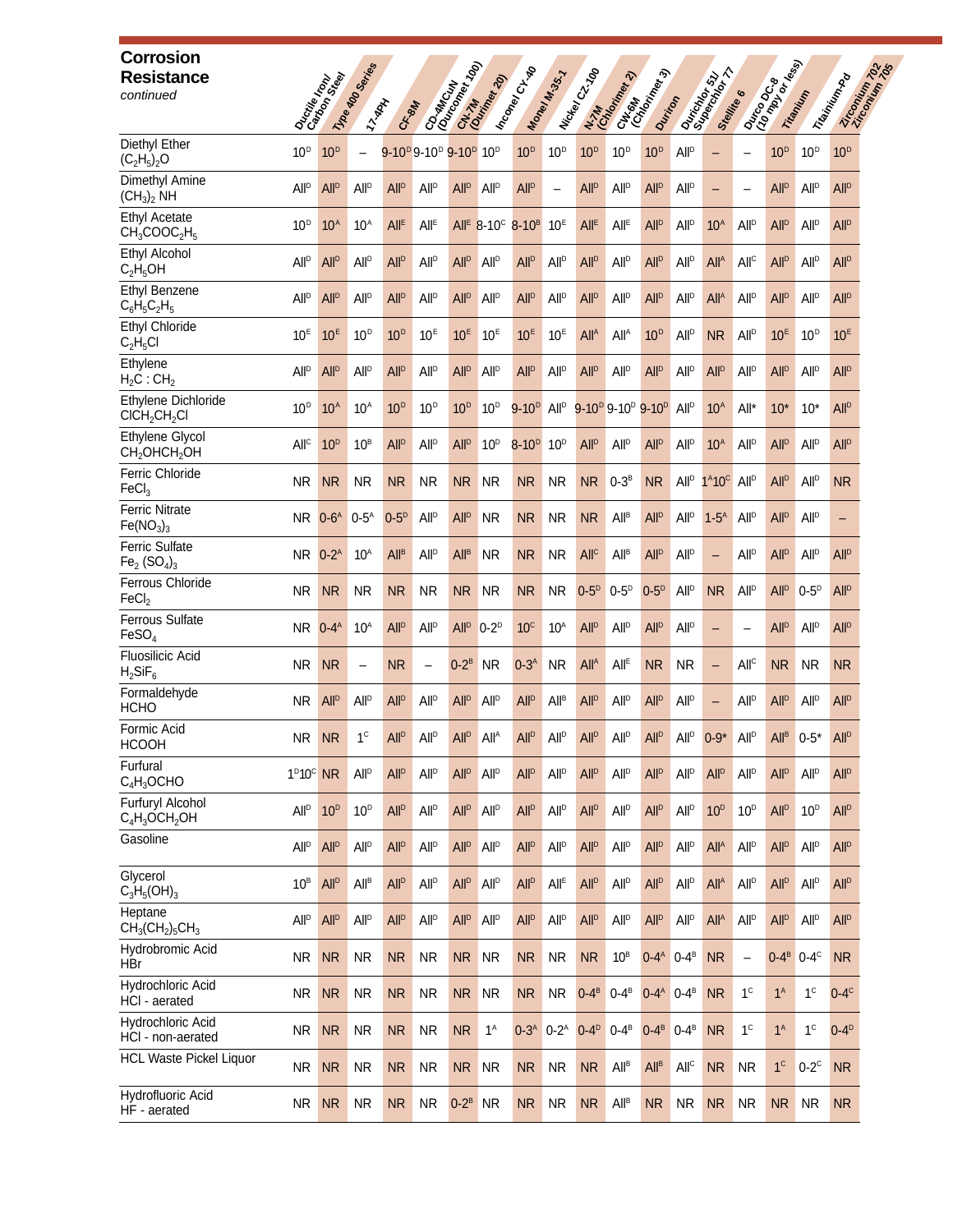| <b>Corrosion</b><br><b>Resistance</b><br>continued               |                        | Dactine Realty             | 11/108 400 Services<br><b>TARAL</b> | CAS MAY                           |                                                                                                              | Corwing Terms                | CN-7M                                                                                                       | I h <sub>coney</sub> chte | Maney M.35.7            | I Nickel C2.700          | CHISMA<br>CHORAL Rev.3<br>N. M. Maria Rev. 2) | Dunton                 |                         | <b>SA</b><br>Ouricity 511<br>Stellite 6 |                          | Danco drawing          | Titanium                                                                       | Triewinton Pa<br>Zircomium 7 |
|------------------------------------------------------------------|------------------------|----------------------------|-------------------------------------|-----------------------------------|--------------------------------------------------------------------------------------------------------------|------------------------------|-------------------------------------------------------------------------------------------------------------|---------------------------|-------------------------|--------------------------|-----------------------------------------------|------------------------|-------------------------|-----------------------------------------|--------------------------|------------------------|--------------------------------------------------------------------------------|------------------------------|
| Hydrofluoric Acid<br>HF - non-aerated                            | <b>NR</b>              | <b>NR</b>                  | <b>NR</b>                           | <b>NR</b>                         | <b>NR</b>                                                                                                    | <b>NR</b>                    | <b>NR</b>                                                                                                   | <b>All<sup>E</sup></b>    | <b>NR</b>               | <b>All<sup>B</sup></b>   | <b>All<sup>B</sup></b>                        | <b>NR</b>              | <b>NR</b>               | <b>NR</b>                               | <b>NR</b>                | <b>NR</b>              | <b>NR</b>                                                                      | <b>NR</b>                    |
| Hydrogen Chloride<br>HCI                                         | 10 <sup>E</sup>        | <b>NR</b>                  | $\overline{\phantom{0}}$            | 10 <sup>E</sup>                   | 10 <sup>E</sup>                                                                                              | 10 <sup>E</sup>              | 10 <sup>E</sup>                                                                                             | 10 <sup>E</sup>           | 10 <sup>E</sup>         | 10 <sup>E</sup>          | $10^{\circ}$                                  | 10 <sup>A</sup>        | $10^{\circ}$            | $\overline{\phantom{0}}$                |                          | 10 <sup>E</sup>        | 10 <sup>E</sup>                                                                | 10 <sup>D</sup>              |
| Hydrogen Fluoride<br><b>HF</b>                                   | 10 <sup>E</sup>        | <b>NR</b>                  |                                     | 10 <sup>E</sup>                   | 10 <sup>E</sup>                                                                                              | 10 <sup>E</sup>              | 10 <sup>E</sup>                                                                                             | 10 <sup>E</sup>           | 10 <sup>E</sup>         | 10 <sup>E</sup>          | 10 <sup>E</sup>                               | <b>NR</b>              | <b>NR</b>               | $\qquad \qquad -$                       | $\overline{\phantom{0}}$ | <b>NR</b>              | <b>NR</b>                                                                      | <b>NR</b>                    |
| Hydrogen Peroxide<br>$H_2O_2$                                    | NR.                    | <b>NR</b>                  | $5-9A$                              | $0-5^D$                           | $0-5^D$                                                                                                      | $0-5^p$                      | $0-2$ <sup>c</sup>                                                                                          | <b>NR</b>                 | <b>NR</b>               | <b>NR</b>                | <b>NR</b>                                     | 10 <sup>D</sup>        | 10 <sup>D</sup>         | $\qquad \qquad -$                       |                          | $0-5^D$ $0-5^D$        |                                                                                | <b>All<sup>D</sup></b>       |
| Hydrogen Sulfide<br>$H_2S$                                       | 10 <sup>A</sup>        | <b>NR</b>                  | <b>NR</b>                           | $1^A 10^E$                        | 10 <sup>E</sup>                                                                                              | $1^{A}10^{E}$ 1 <sup>B</sup> |                                                                                                             | <b>NR</b>                 | <b>NR</b>               | 10 <sup>c</sup>          | 10 <sup>c</sup>                               | <b>NR</b>              | <b>NR</b>               | $\qquad \qquad -$                       |                          | 10 <sup>D</sup>        | 10 <sup>D</sup>                                                                | $0-5D$                       |
| <b>Isopropyl Alcohol</b><br>(CH <sub>3</sub> ) <sub>2</sub> CHOH | $9 - 10^{B}$           | 10 <sup>D</sup>            | $10^A$                              |                                   |                                                                                                              |                              | 9-10 <sup>B</sup> 9-10 <sup>B</sup> 9-10 <sup>B</sup> 9-10 <sup>C</sup> 9-10 <sup>B</sup> 9-10 <sup>C</sup> |                           |                         | 10 <sup>D</sup>          | 10 <sup>D</sup>                               | 10 <sup>D</sup>        | 10 <sup>D</sup>         | 10 <sup>A</sup>                         | <b>All</b> <sup>D</sup>  | 10 <sup>D</sup>        | 10 <sup>D</sup>                                                                | 10 <sup>D</sup>              |
| Kerosene                                                         | 10 <sup>D</sup>        | 10 <sup>A</sup>            | 10 <sup>A</sup>                     | 10 <sup>D</sup>                   | 10 <sup>D</sup>                                                                                              | 10 <sup>D</sup>              | 10 <sup>D</sup>                                                                                             | 10 <sup>D</sup>           | 10 <sup>D</sup>         | 10 <sup>D</sup>          | 10 <sup>D</sup>                               | 10 <sup>D</sup>        | $10^{\rm D}$            | <b>All<sup>p</sup></b>                  | <b>All</b> <sup>D</sup>  | 10 <sup>D</sup>        | 10 <sup>D</sup>                                                                | -                            |
| Lead Acetate<br>$Pb(C_2H_3O_2)_2$                                | NR.                    | 10 <sup>D</sup>            | $\overline{\phantom{0}}$            | <b>All<sup>D</sup></b>            | <b>All<sup>p</sup></b>                                                                                       | <b>All</b> <sup>D</sup>      | 1 <sup>D</sup> 10 <sup>D</sup>                                                                              | <b>All<sup>p</sup></b>    | $1^D$                   | <b>All<sup>p</sup></b>   | <b>All<sup>p</sup></b>                        | <b>All<sup>p</sup></b> | All <sup>D</sup>        | $\overline{\phantom{0}}$                | All <sup>D</sup>         | <b>All<sup>p</sup></b> | <b>All<sup>p</sup></b>                                                         | <b>All<sup>D</sup></b>       |
| Magnesium Chloride<br>MgCl <sub>2</sub>                          | 10 <sup>A</sup>        | $\overline{\phantom{0}}$   | <b>NR</b>                           | <b>NR</b>                         | $0-4^A$                                                                                                      | $0-4^A$                      | 5 <sup>D</sup>                                                                                              | $0-3D$                    | $0-5^A$                 | $5-10D$                  | All <sup>D</sup>                              | $5 - 10^{D}$           | All <sup>D</sup>        | <b>NR</b>                               | <b>All</b> <sup>D</sup>  | All <sup>c</sup>       | All <sup>C</sup>                                                               | <b>All<sup>D</sup></b>       |
| Magnesium Sulfate<br>MgSO <sub>4</sub>                           | $0-3$ <sup>c</sup>     | 10 <sup>D</sup>            | $10^B$                              | <b>All<sup>D</sup></b>            | All <sup>E</sup>                                                                                             | All <sup>E</sup>             | All <sup>c</sup>                                                                                            | All <sup>c</sup>          | $0-6^D$                 | All <sup>B</sup>         | All <sup>B</sup>                              | <b>All<sup>p</sup></b> | <b>All</b> <sup>D</sup> | 10 <sup>A</sup>                         | <b>All</b> <sup>D</sup>  | <b>All<sup>p</sup></b> | All <sup>D</sup>                                                               | <b>All<sup>D</sup></b>       |
| Maleic Acid<br>COOH (CH) <sub>2</sub> COOH                       | NR.                    | 10 <sup>A</sup>            | $\qquad \qquad -$                   | <b>All<sup>D</sup></b>            | <b>All<sup>D</sup></b>                                                                                       | <b>All<sup>p</sup></b>       | $0-5$ <sup>D</sup>                                                                                          | $0-5^{\circ}$             | 10 <sup>A</sup>         | <b>All<sup>p</sup></b>   | <b>All<sup>p</sup></b>                        | <b>All<sup>D</sup></b> | <b>All</b> <sup>D</sup> | $\overline{\phantom{0}}$                | <b>All</b> <sup>D</sup>  | <b>All<sup>p</sup></b> | <b>All</b> <sup>D</sup>                                                        | <b>All<sup>D</sup></b>       |
| Manganese Chloride<br>MnCl <sub>2</sub>                          | 10 <sup>A</sup>        |                            |                                     | <b>NR</b>                         | $0-5^{\circ}$                                                                                                | $0-5D$                       | <b>NR</b>                                                                                                   | $0-4^A$                   | $0-4^A$                 | $0-4$ <sup>D</sup>       | All <sup>p</sup>                              | $0-4$ <sup>D</sup>     | All <sup>D</sup>        | <b>NR</b>                               | All <sup>p</sup>         | <b>All<sup>p</sup></b> | All <sup>p</sup>                                                               | <b>All<sup>p</sup></b>       |
| Mercuric Chloride<br>HgCl <sub>2</sub>                           | NR.                    | <b>NR</b>                  | <b>NR</b>                           | <b>NR</b>                         | <b>NR</b>                                                                                                    | N <sub>R</sub>               | <b>NR</b>                                                                                                   | <b>NR</b>                 | <b>NR</b>               | <b>NR</b>                | $0-3$ <sup>c</sup>                            | <b>NR</b>              | <b>All</b> <sup>D</sup> | <b>NR</b>                               | All <sup>D</sup>         | $0-6D$                 | $0-6$ <sup>D</sup>                                                             | $0-4^D$                      |
| Methyl Alcohol<br>CH <sub>3</sub> OH                             | <b>All<sup>p</sup></b> | <b>All<sup>c</sup></b>     | All <sup>A</sup>                    | <b>All<sup>D</sup></b>            | <b>All<sup>D</sup></b>                                                                                       | <b>All<sup>p</sup></b>       | <b>All</b> <sup>D</sup>                                                                                     | <b>All<sup>p</sup></b>    | <b>All</b> <sup>D</sup> | <b>All<sup>p</sup></b>   | <b>All<sup>p</sup></b>                        | <b>All<sup>p</sup></b> | <b>All<sup>p</sup></b>  | <b>All<sup>A</sup></b>                  | All <sup>c</sup>         | <b>All<sup>p</sup></b> | All <sup>p</sup>                                                               | <b>All<sup>D</sup></b>       |
| Methyl Ethyl Ketone<br>$CH_3COCH_2CH_3$                          | <b>All<sup>p</sup></b> | All <sup>A</sup>           | All <sup>A</sup>                    | <b>All<sup>D</sup></b>            | <b>All<sup>D</sup></b>                                                                                       | <b>All<sup>p</sup></b>       | <b>All</b> <sup>D</sup>                                                                                     | <b>All<sup>p</sup></b>    | <b>All<sup>p</sup></b>  | <b>All<sup>p</sup></b>   | <b>All</b> <sup>D</sup>                       | <b>All<sup>p</sup></b> | <b>All</b> <sup>D</sup> | <b>All<sup>A</sup></b>                  | <b>All</b> <sup>D</sup>  | <b>All<sup>p</sup></b> | All <sup>D</sup>                                                               | <b>All<sup>D</sup></b>       |
| Methyl Formate<br>HCOOCH <sub>3</sub>                            | <b>All<sup>p</sup></b> |                            |                                     | <b>All<sup>D</sup></b>            | <b>All<sup>D</sup></b>                                                                                       | <b>All<sup>p</sup></b>       | <b>All</b> <sup>D</sup>                                                                                     | <b>All<sup>p</sup></b>    | All <sup>D</sup>        | <b>All<sup>p</sup></b>   | All <sup>D</sup>                              | $0-3D$                 | $0-3D$                  |                                         |                          | 10 <sup>A</sup>        | $10^A$                                                                         | 10 <sup>A</sup>              |
| Nickel Chloride<br>NiCl <sub>2</sub>                             | <b>NR</b>              | <b>NR</b>                  | <b>NR</b>                           | NR                                | $0-3^B$                                                                                                      | $0-3^B$                      | <b>NR</b>                                                                                                   | <b>NR</b>                 | <b>NR</b>               | All <sup>D</sup>         | All <sup>D</sup>                              | All <sup>D</sup>       | All <sup>D</sup>        | NR                                      | AII <sup>D</sup>         | All <sup>D</sup>       | All <sup>D</sup>                                                               | <b>All<sup>D</sup></b>       |
| <b>Nickel Nitrate</b><br>Ni(NO <sub>3</sub> ) <sub>2</sub>       | NR.                    | 10 <sup>B</sup>            | 10 <sup>A</sup>                     | All <sup>D</sup>                  | <b>All</b> <sup>D</sup>                                                                                      | <b>All<sup>p</sup></b>       | 10 <sup>E</sup>                                                                                             | 10 <sup>E</sup>           | 10 <sup>E</sup>         | <b>NR</b>                | 10 <sup>A</sup>                               | <b>All<sup>p</sup></b> | <b>All</b> <sup>D</sup> | $\overline{\phantom{0}}$                | $\qquad \qquad -$        | All <sup>A</sup>       | 10 <sup>A</sup>                                                                | -                            |
| Nickel Sulfate<br>NISO <sub>4</sub>                              | <b>NR</b>              | 10 <sup>D</sup>            | $\overline{\phantom{m}}$            | <b>All<sup>p</sup></b>            | All <sup>D</sup>                                                                                             |                              | All <sup>p</sup> 0-3 <sup>D</sup>                                                                           | $0-2^D$ $0-3^D$           |                         | $\overline{\phantom{0}}$ | $0-6D$                                        | <b>All<sup>p</sup></b> | All <sup>D</sup>        | $\qquad \qquad -$                       | All <sup>D</sup>         | $\qquad \qquad -$      | 10 <sup>D</sup>                                                                | $0-3$ <sup>c</sup>           |
| Nitric Acid <70%<br>HNO <sub>3</sub>                             |                        | <b>NR</b> 0-7 <sup>B</sup> | $0-2^B$                             | $0-6$ * $0-7$ <sup>E</sup>        |                                                                                                              | $0-7*0-5^{A}$                |                                                                                                             | <b>NR</b>                 | <b>NR</b>               | <b>NR</b>                | $0-6A$                                        | $0-7^B$                | $0-7^B$                 | $0-5^A$ 0-7*                            |                          | $0-7^E$ 0-3*           |                                                                                | $0-7E$                       |
| Nitric Acid >70%<br>HNO <sub>3</sub>                             | <b>NR</b>              | <b>NR</b>                  | <b>NR</b>                           | 7-9 <sup>D</sup> 7-9 <sup>D</sup> |                                                                                                              | $8^{\circ}9^{\circ}$ NR      |                                                                                                             | <b>NR</b>                 | <b>NR</b>               | <b>NR</b>                | <b>NR</b>                                     | 10 <sup>c</sup>        | 10 <sup>c</sup>         | NR                                      | <b>NR</b>                | $\qquad \qquad -$      | $7^*$                                                                          | 10 <sup>D</sup>              |
| Nitrobenzene<br>$C_6H_5NO_2$                                     | 10 <sup>E</sup>        | 10 <sup>D</sup>            | $\overline{\phantom{m}}$            | All <sup>E</sup>                  | All <sup>E</sup>                                                                                             | All <sup>E</sup>             | 10 <sup>D</sup>                                                                                             | <b>NR</b>                 | <b>NR</b>               | <b>NR</b>                | All <sup>E</sup>                              | All <sup>E</sup>       | All <sup>E</sup>        | $\qquad \qquad -$                       | All <sup>E</sup>         | $All^E$                | All <sup>E</sup>                                                               | All <sup>E</sup>             |
| Oxalic Acid<br>$(HOOC)2 \cdot 2H2O$                              | NR.                    | <b>NR</b>                  | $\qquad \qquad -$                   | All <sup>A</sup>                  | All <sup>c</sup>                                                                                             |                              | $AllC 0-5D$                                                                                                 | <b>NR</b>                 | <b>NR</b>               | <b>All<sup>p</sup></b>   | All <sup>p</sup>                              | <b>All<sup>p</sup></b> | All <sup>D</sup>        | $\qquad \qquad -$                       | <b>All</b> <sup>D</sup>  | <b>NR</b>              | <b>NR</b>                                                                      | All <sup>D</sup>             |
| Phenol<br>$C_6H_5OH$                                             | <b>All<sup>B</sup></b> | 10 <sup>D</sup>            | $10^B$                              | All <sup>D</sup>                  | <b>All</b> <sup>D</sup>                                                                                      | <b>All<sup>D</sup></b>       | <b>All</b> <sup>D</sup>                                                                                     | All <sup>B</sup>          | $All^E$                 | All <sup>E</sup>         | All <sup>E</sup>                              | <b>All<sup>p</sup></b> | All <sup>D</sup>        | $\qquad \qquad -$                       | <b>All</b> <sup>D</sup>  | All <sup>A</sup>       | All <sup>D</sup>                                                               | <b>All<sup>D</sup></b>       |
| Phosphoric Acid<br>$H_3PO_4$                                     | <b>NR</b>              | NR                         | $0-5^\circ$                         | All <sup>D</sup>                  | <b>All</b> <sup>D</sup>                                                                                      | <b>All<sup>D</sup></b>       | All <sup>D</sup>                                                                                            | <b>NR</b>                 | <b>NR</b>               | <b>All<sup>D</sup></b>   | $0-8D$                                        | All <sup>A</sup>       | All <sup>A</sup>        | $1-9B$                                  | $8-9D$                   | <b>NR</b>              | $1^*$                                                                          | $0-5^D$                      |
| Phthalic Acid<br>$C_6H_4$ (COOH) <sub>2</sub>                    | 10 <sup>D</sup>        | 10 <sup>E</sup>            | 10 <sup>D</sup>                     |                                   | 1 <sup>E</sup> 10 <sup>E</sup> 1 <sup>E</sup> 10 <sup>D</sup> 1 <sup>E</sup> 10 <sup>D</sup> 10 <sup>D</sup> |                              |                                                                                                             | 10 <sup>E</sup>           | 10 <sup>E</sup>         | 10 <sup>E</sup>          | 10 <sup>E</sup>                               | <b>All<sup>p</sup></b> | All <sup>D</sup>        | $\qquad \qquad -$                       | $\overline{\phantom{0}}$ |                        | 1 <sup>A</sup> 10 <sup>A</sup> 1 <sup>A</sup> 10 <sup>A</sup> All <sup>D</sup> |                              |
| Picric Acid<br>$C_6H_2(NO_2)_3OH$                                | NR.                    | 10 <sup>A</sup>            |                                     | All <sup>A</sup>                  | All <sup>A</sup>                                                                                             | All <sup>A</sup>             | <b>NR</b>                                                                                                   | <b>NR</b>                 | 10 <sup>A</sup>         | <b>All<sup>p</sup></b>   | All <sup>p</sup>                              | All <sup>c</sup>       | All <sup>c</sup>        | $\qquad \qquad -$                       | All <sup>D</sup>         | <b>All<sup>p</sup></b> | All <sup>D</sup>                                                               | <b>All<sup>D</sup></b>       |